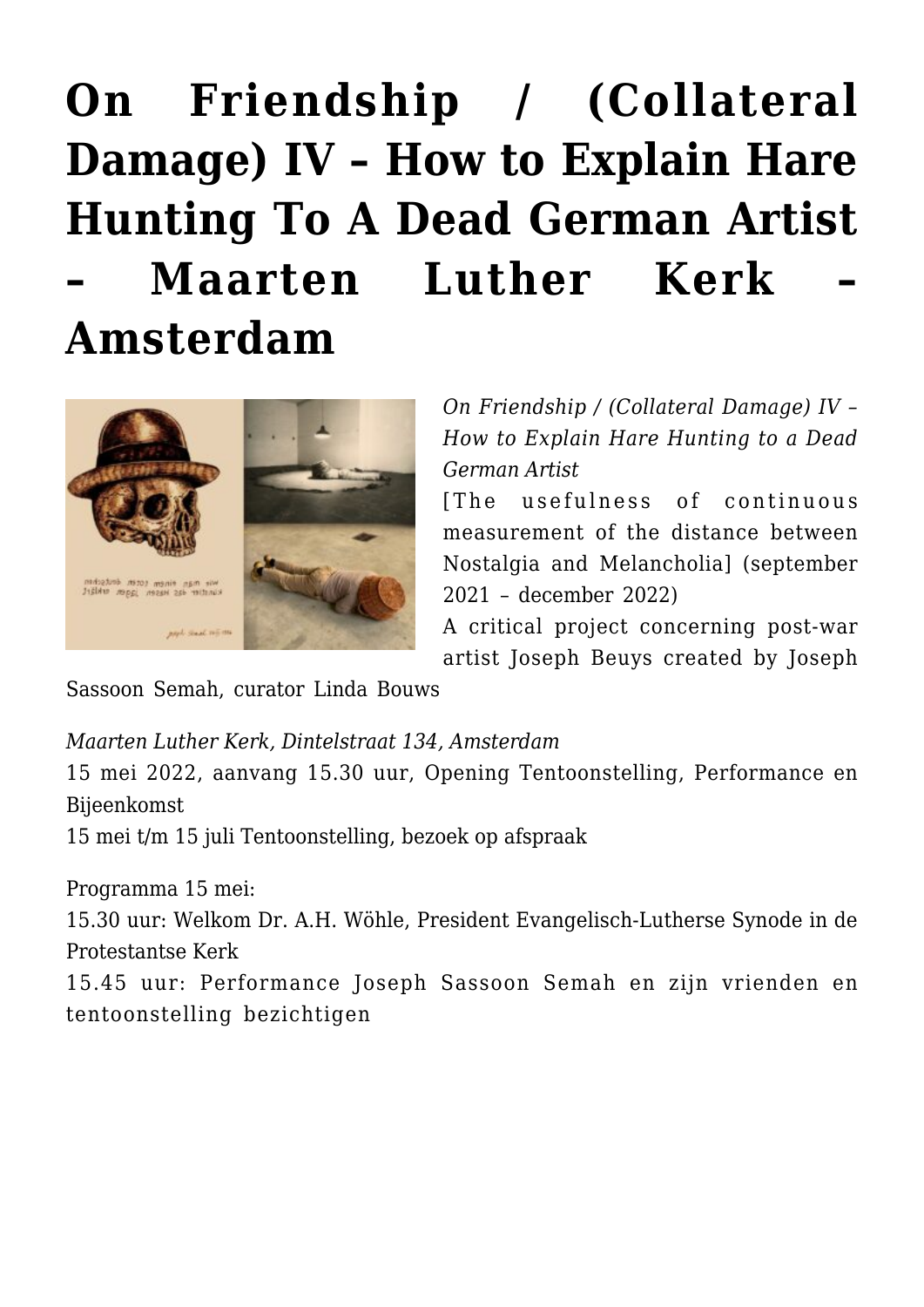

16.15 uur: Meeting met o.a. Andreas Wöhle en Joseph Sassoon Semah: Joseph Beuys en Christus impuls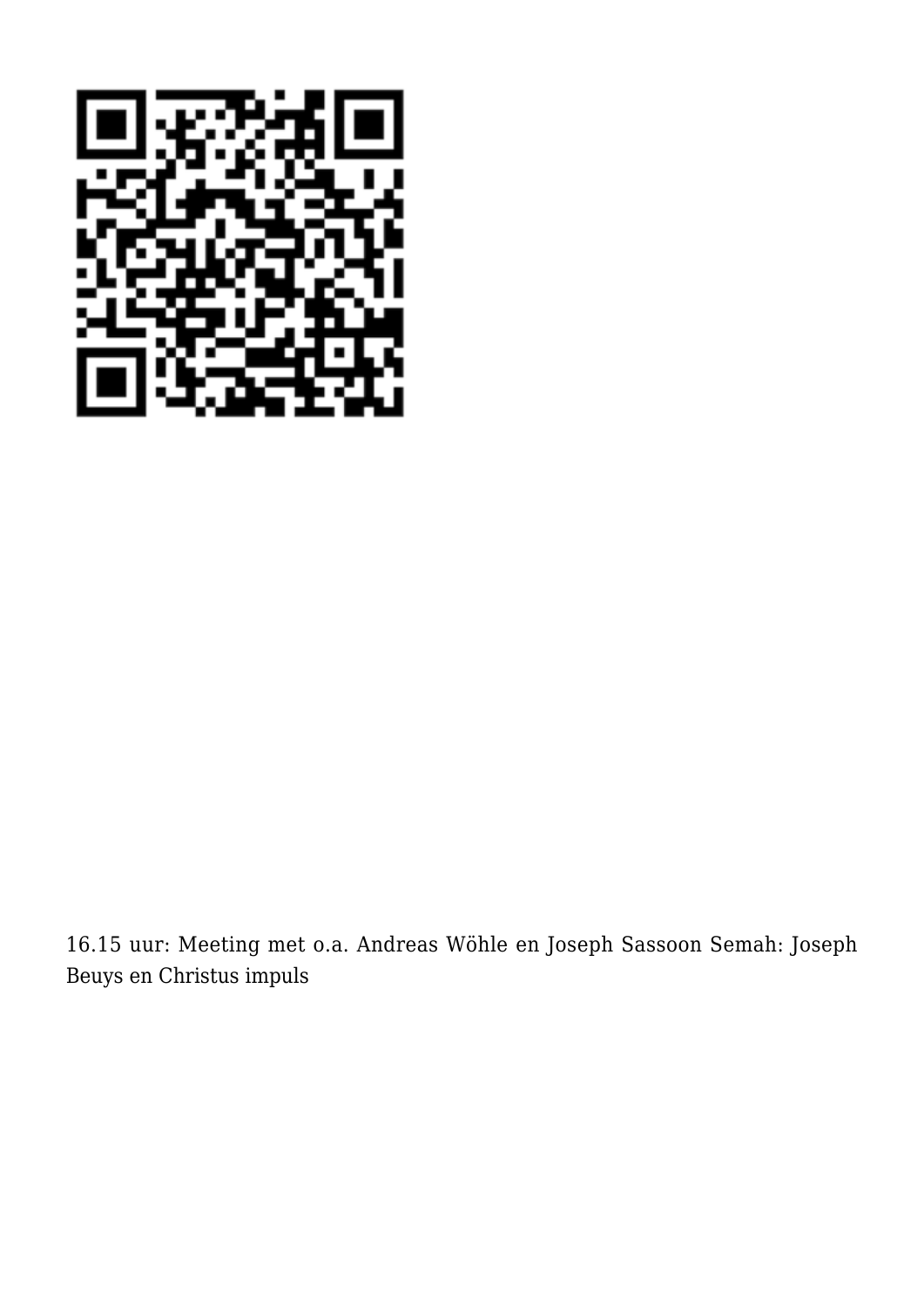

17.15 uur: Afsluitende borrel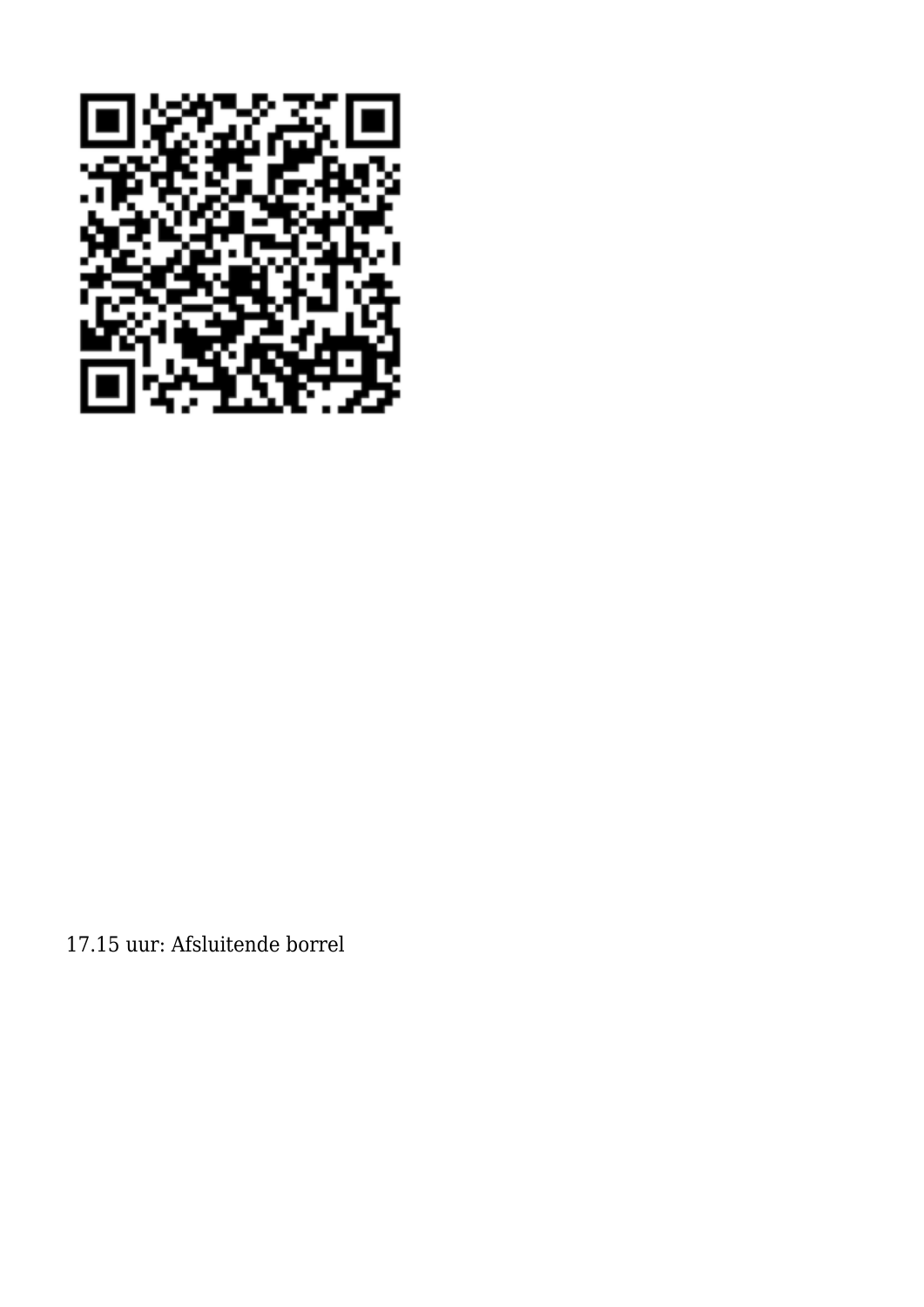

In het werk van kunstenaar Joseph Beuys is de christelijke iconografie een van de belangrijkste thema's, met name de Christus impuls.

Hij gebruikt objecten die staan voor het geestelijke zoeken, de moderne devotie: de crucifix, een wandelstok, een vogel, een haas.

Door te lijden ontstaat het vermogen tot scheppingskracht "kunst is een geestelijke act die telkens opnieuw moet gebeuren."

Beuys werd sterk beïnvloed door de antroposoof Rudolf Steiner, "Christus-ich Kraft". Voor Steiner was de fysieke incarnatie van Jezus aan het begin van

de tijdrekening een eenmalige gebeurtenis.

Steiner noemt dit de 'Christus impuls' en 'het mysterie van Golgotha'.

Welk Christusbeeld had Beuys voor ogen? Hoe verhoudt zijn Christusbeeld zich tot zijn kunst?

Welke invloed had Steiner op zijn werk?

Hoe reflecteert Joseph Sassoon Semah in zijn kunstwerken op Joseph Beuys? Hoe kijkt Andres Wöhle naar Beuys, Steiner en Joseph Sassoon Semah?

Er wordt samengewerkt met o.a. Maarten Lutherkerk, Gerhard-Marcks-Haus Bremen, Goethe-Institut Amsterdam, Duitsland Instituut Amsterdam/UvA, Lumen Travo Gallery, Deutsche Bank, Landgoed Nardinclant-Amsterdamgarden, Redstone Natuursteen & Projecten, Geestelijke Gezondheidszorg AmacuraThe Maastricht Institute for Arts.

Na afloop van de manifestatie wordt een complementaire publicatie samengesteld.

Het project is mede mogelijk gemaakt door het Mondriaan Fonds, het publieke stimuleringsfonds voor beeldende kunst en cultureel erfgoed en Redstone Natuursteen & Projecten.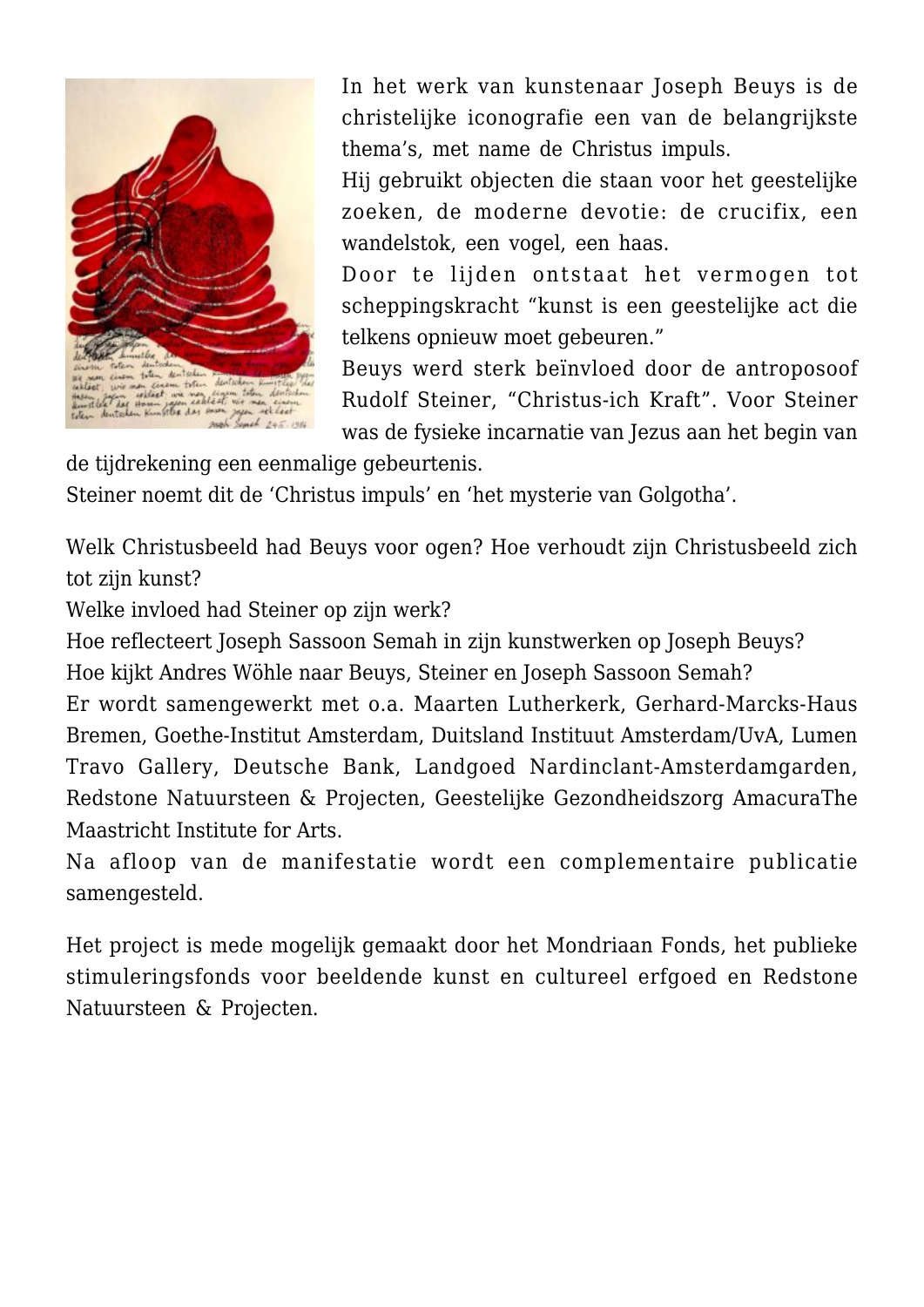



*A land flowing with milk and honey – 2022*

## **[Noam Chomsky: Propaganda Wars](https://rozenbergquarterly.com/noam-chomsky-propaganda-wars-are-raging-as-russias-war-on-ukraine-expands/) [Are Raging As Russia's War On](https://rozenbergquarterly.com/noam-chomsky-propaganda-wars-are-raging-as-russias-war-on-ukraine-expands/) [Ukraine Expands](https://rozenbergquarterly.com/noam-chomsky-propaganda-wars-are-raging-as-russias-war-on-ukraine-expands/)**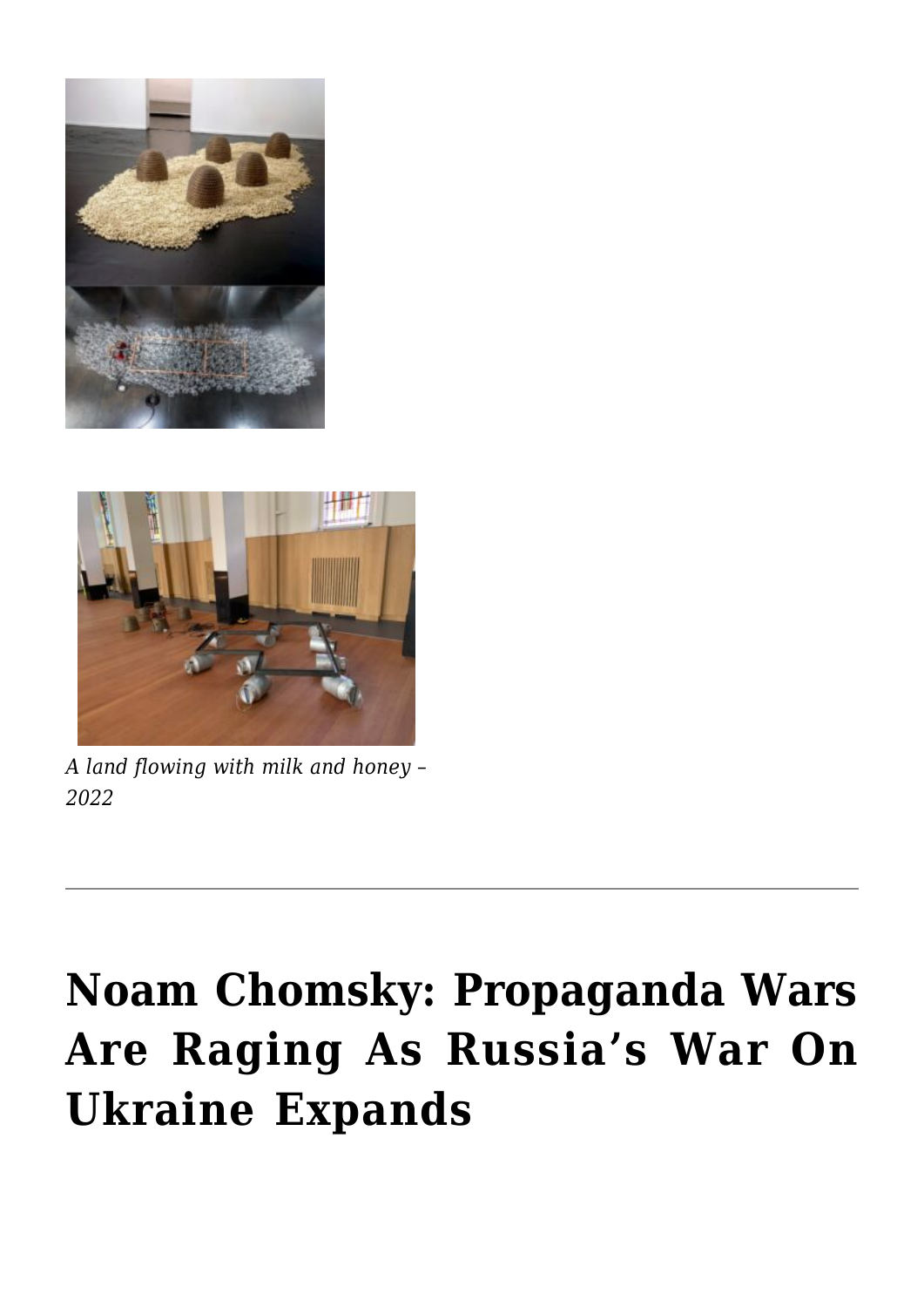

*Noam Chomsky*

Since World War I, propaganda has played a crucial role in warfare. Propaganda is used to increase support for the war among citizens of the nation that is waging it. National governments also use targeted propaganda campaigns in an attempt to influence public opinion and behavior in the countries they are at war with, as well as to influence international opinion. Essentially, propaganda, whether circulated through state-controlled or private media, refers to techniques of public opinion manipulation based on incomplete or misleading information, lies and deception. During World War II, both the Nazis and the Allies invested heavily in propaganda operations as part of each side's overall effort to win the war.

The war in Ukraine is no different. Both Russian and Ukrainian leaders have undertaken a campaign of systematic dissemination of warfare information that can easily be designated as propaganda. Other parties with a stake in the conflict, such as the United States and China, are also engaged in propaganda operations, which work in tandem with their apparent lack of interest in diplomatic undertakings to end the war.

In the interview that follows, leading scholar and dissident Noam Chomsky, who, along with Edward Herman, constructed the concept of the "[propaganda model,](https://chomsky.info/consent01/)" looks at the question of who is winning the propaganda war in Ukraine. Additionally, he discusses how social media shape political reality today, analyzes whether the "propaganda model" still works, and dissects the role of the use of "whataboutism." Lastly, he shares his thoughts on the case of Julian Assange and what his now almost certain extradition to the United States for having committed the "crime" of releasing public information about the wars in Afghanistan and Iraq says about U.S. democratic principles.

Chomsky is internationally recognized as one of the most important intellectuals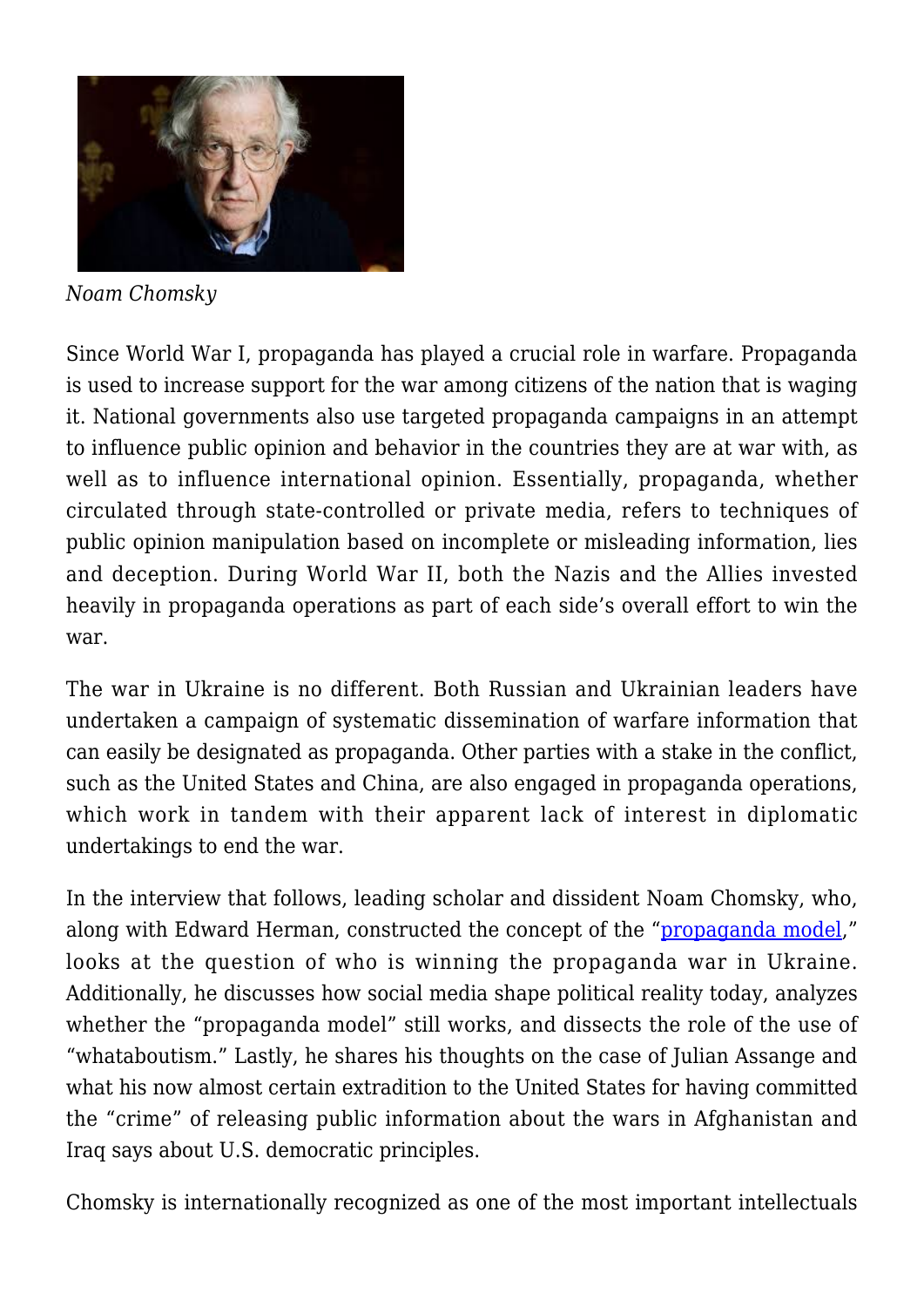alive. His intellectual stature has been compared to that of Galileo, Newton and Descartes, as his work has had tremendous influence on a variety of areas of scholarly and scientific inquiry, including linguistics, logic and mathematics, computer science, psychology, media studies, philosophy, politics and international affairs. He is the author of some 150 books and the recipient of scores of highly prestigious awards, including the Sydney Peace Prize and the Kyoto Prize (Japan's equivalent of the Nobel Prize), and of dozens of honorary doctorate degrees from the world's most renowned universities. Chomsky is Institute Professor Emeritus at MIT and currently Laureate Professor at the University of Arizona.

*C.J. Polychroniou: Wartime propaganda has become in the modern world a powerful weapon in garnering public support for war and providing a moral justification for it, usually by highlighting the "evil" nature of the enemy. It's also used in order to break down the will of the enemy forces to fight. In the case of Russia's invasion of Ukraine, Kremlin propaganda seems so far to be working inside Russia and dominating Chinese social media, but it looks like Ukraine is winning the information war in the global arena, especially in the West. Do you agree with this assessment? Any significant lies or war-myths around the Russia-Ukraine conflict worth pointing out?*

*Noam Chomsky:* Wartime propaganda has been a powerful weapon for a long time, I suspect as far back as we can trace the historical record. And often a weapon with long-term consequences, which merit attention and thought.

Just to keep to modern times, in 1898, the U.S. battleship *Maine* sank in Havana harbor, probably from an internal explosion. The Hearst press succeeded in arousing a wave of popular hysteria about the evil nature of Spain. That provided the needed background for an invasion of Cuba that is called here "the liberation of Cuba." Or, as it should be called, the prevention of Cuba's self-liberation from Spain, turning Cuba into a virtual U.S. colony. So it remained until 1959, when Cuba was indeed liberated, and the U.S., almost at once, undertook a vicious campaign of terror and sanctions to end Cuba's "successful defiance" of the 150 year-old U.S. policy of dominating the hemisphere, as the State Department explained 50 years ago.

Whipping up war myths can have long-term consequences.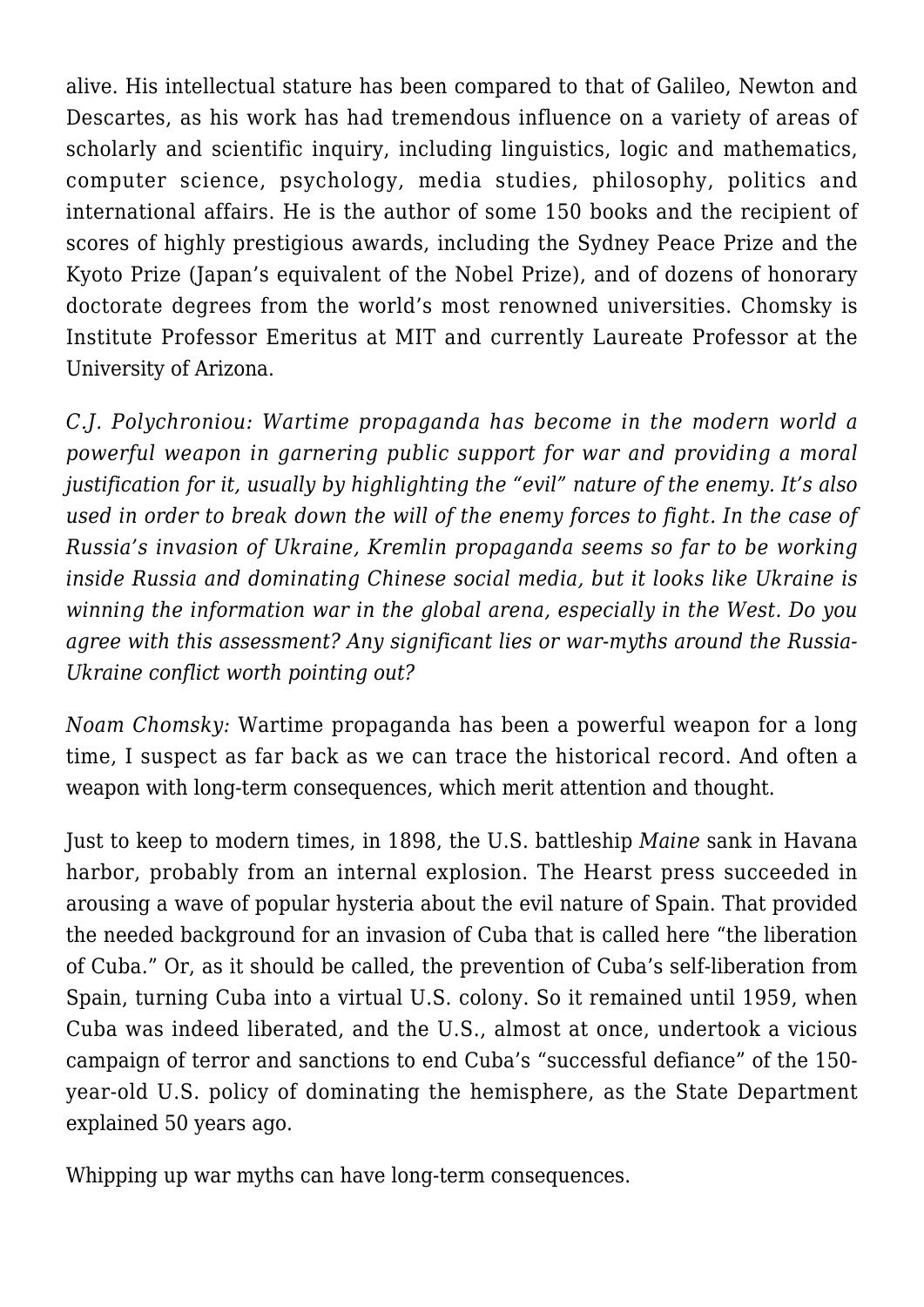A few years later, in 1916, Woodrow Wilson was elected president with the slogan "Peace without Victory." That was quickly transmuted to Victory without Peace. A flood of war myths quickly turned a pacifist population to one consumed with hatred for all things German. The propaganda at first emanated from the British Ministry of Information; we know what that means. American intellectuals of the liberal Dewey circle lapped it up enthusiastically, declaring themselves to be the leaders of the campaign to liberate the world. For the first time in history, they soberly explained, war was not initiated by military or political elites, but by the thoughtful intellectuals — them — who had carefully studied the situation and after careful deliberation, rationally determined the right course of action: to enter the war, to bring liberty and freedom to the world, and to end the Hun atrocities concocted by the British Ministry of Information.

One consequence of the very effective Hate Germany campaigns was imposition of a victor's peace, with harsh treatment of defeated Germany. Some strongly objected, notably John Maynard Keynes. They were ignored. That gave us Hitler.

In a [previous interview](https://truthout.org/articles/chomsky-us-policy-toward-putin-assures-no-path-to-de-escalation-in-ukraine/), we discussed how Ambassador Chas Freeman compared the postwar Hate Germany settlement with a triumph of statesmanship (not by nice people): The Congress of Vienna, 1815. The Congress sought to establish a European order after Napoleon's attempt to conquer Europe had been overcome. Judiciously, the Congress incorporated defeated France. That led to a century of relative peace in Europe.

There are some lessons.

Not to be outdone by the British, President Wilson established his own propaganda agency, the Committee on Public Information (Creel Commission), which performed its own services.

These exercises also had a long-term effect. Among the members of the Commission were Walter Lippmann, who went on to become the leading public intellectual of the 20th century, and Edward Bernays, who became a prime founder of the modern public relations industry, the world's major propaganda agency, dedicated to undermining markets by creating uninformed consumers making irrational choices — the opposite of what one learns about markets in Econ 101. By stimulating rampant consumerism, the industry is also driving the world to disaster, another topic.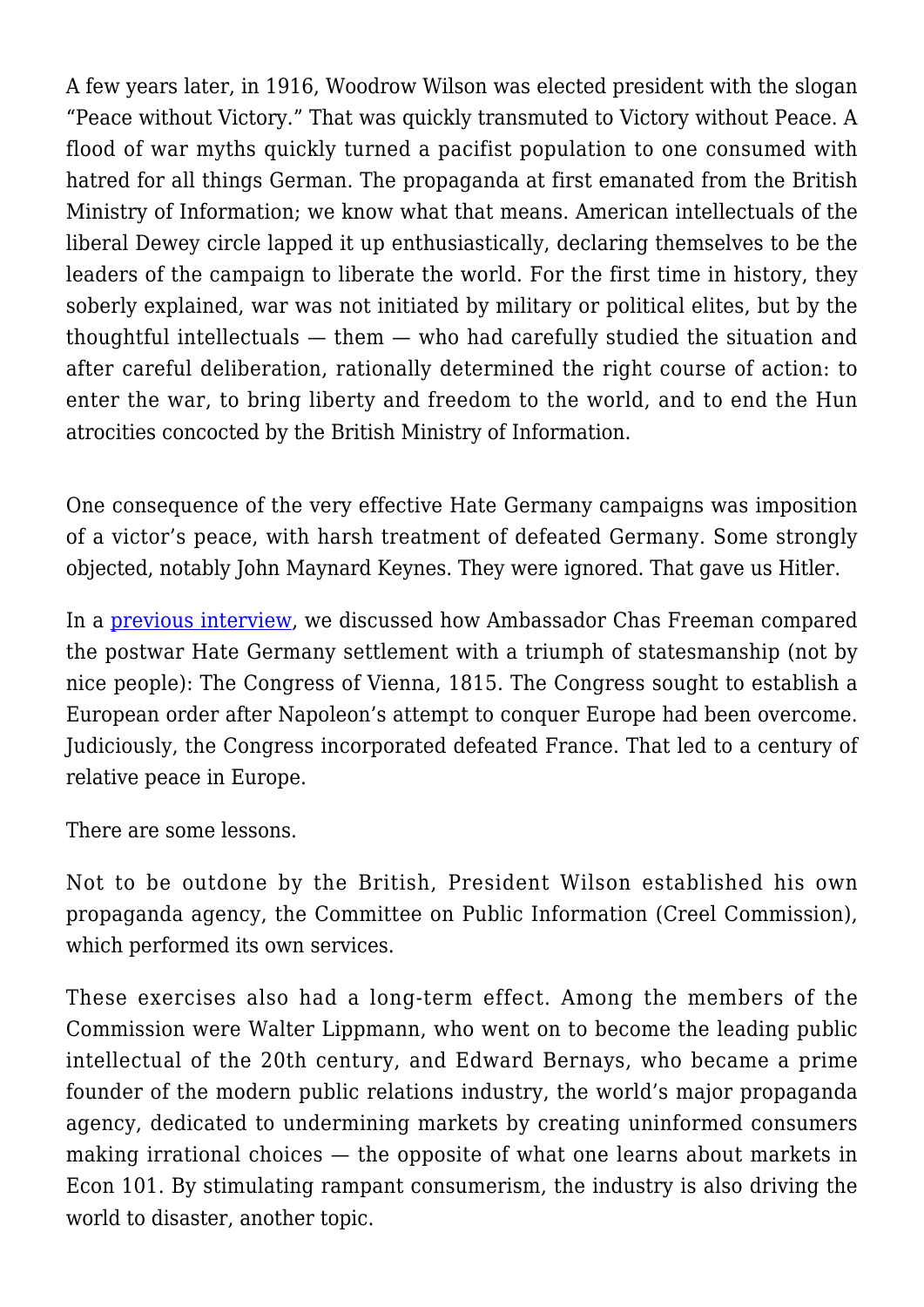Both Lippmann and Bernays credited the Creel Commission for demonstrating the power of propaganda in "manufacturing consent" (Lippmann) and "engineering of consent" (Bernays). This "new art in the practice of democracy," Lippmann explained, could be used to keep the "ignorant and meddlesome outsiders" — the general public — passive and obedient while the self-designated "responsible men" will attend to important matters, free from the "trampling and roar of a bewildered herd." Bernays expressed similar views. They were not alone.

Lippmann and Bernays were Wilson-Roosevelt-Kennedy liberals. The conception of democracy they elaborated was quite in accord with dominant liberal conceptions, then and since.

The ideas extend broadly to the more free societies, where "unpopular ideas can be suppressed without the use of force," as George Orwell put the matter in his (unpublished) introduction to *Animal Farm* on "literary censorship" in England.

So it continues. Particularly in the more free societies, where means of state violence have been constrained by popular activism, it is of great importance to devise methods of manufacturing consent, and to ensure that they are internalized, becoming as invisible as the air we breathe, particularly in articulate educated circles. Imposing war-myths is a regular feature of these enterprises.

It often works, quite spectacularly. In today's Russia, according to reports, a large majority accept the doctrine that in Ukraine, Russia is defending itself against a Nazi onslaught reminiscent of World War II, when Ukraine was, in fact, collaborating in the aggression that came close to destroying Russia while exacting a horrific toll.

The propaganda is as nonsensical as war myths generally, but like others, it relies on shreds of truth, and has, it seems, been effective domestically in manufacturing consent.

We cannot really be sure because of the rigid censorship now in force, a hallmark of U.S. political culture from far back: the "bewildered herd" must be protected from the "wrong ideas." Accordingly, Americans must be "protected" from propaganda which, we are told, is so ludicrous that only the most fully brainwashed could possibly keep from laughing.

According to this view, to punish Vladimir Putin, all material emanating from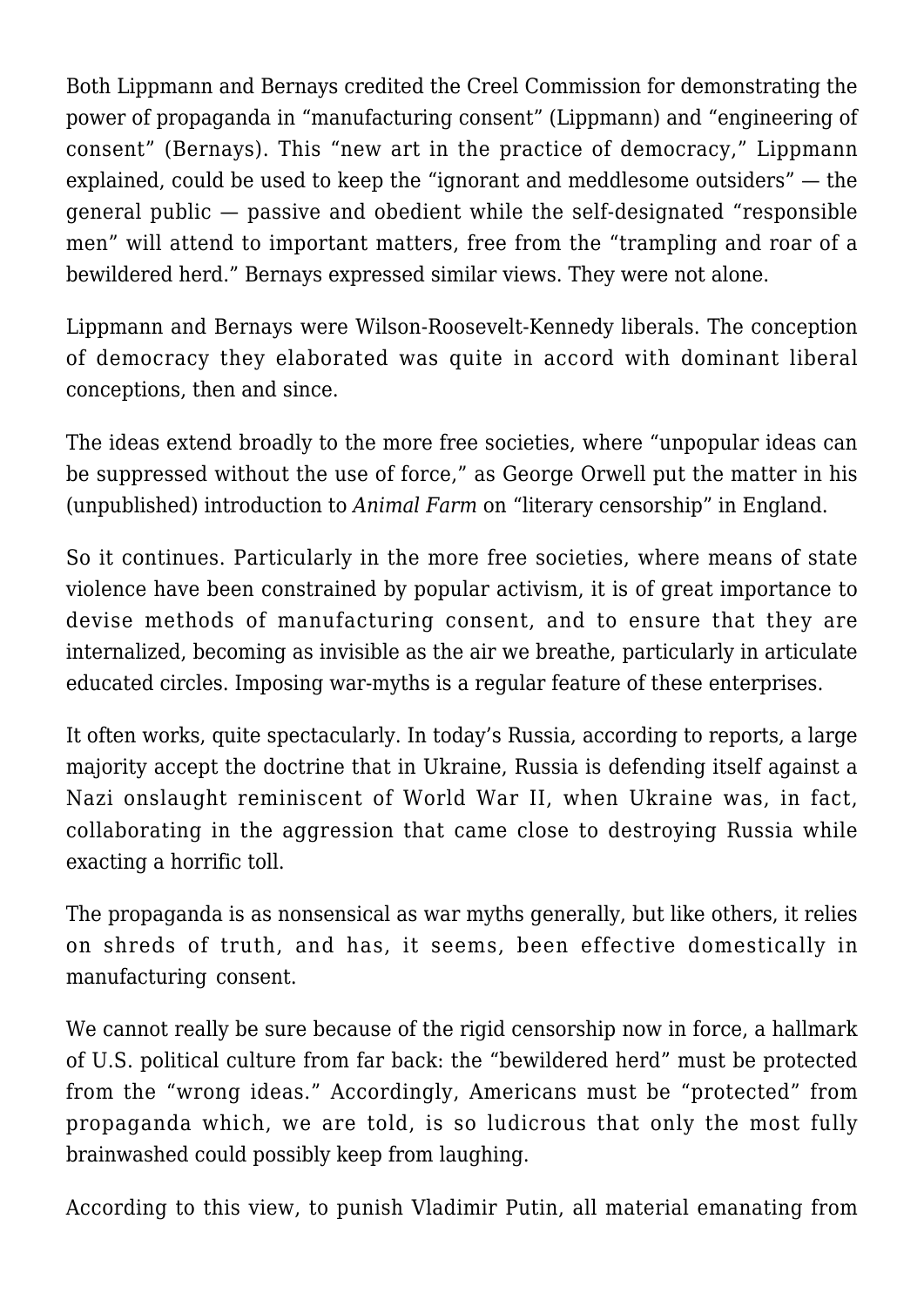Russia must be rigorously barred from American ears. That includes the work of outstanding U.S. journalists and political commentators, like Chris Hedges, whose long record of courageous journalism includes his service as *The New York Times* Middle East and Balkans bureau chief, and astute and perceptive commentary since. Americans must be protected from his evil influence, because his reports appear on *RT*. They have now been expunged. Americans are "saved" from reading them.

Take that, Mr. Putin.

As we would expect in a free society, it is possible, with some effort, to learn something about Russia's official position on the war — or as Russia calls it, "special military operation." For example, via India, where Foreign Minister Sergey Lavrov had a [long interview](https://www.youtube.com/watch?v=_syI2X-ZD8o) with *India Today TV* on April 19.

We constantly witness instructive effects of this rigid indoctrination. One is that it is *de rigueur* to refer to Putin's criminal aggression in Ukraine as his "unprovoked invasion of Ukraine." A Google search for this phrase finds "About 2,430,000 results" (in 0.42 seconds).

Out of curiosity, we might search for "unprovoked invasion of Iraq." The search yields "About 11,700 results" (in 0.35 seconds) — apparently from antiwar sources, a brief search suggests.

The example is interesting not only in itself, but because of its sharp reversal of the facts. The Iraq War was totally unprovoked: Dick Cheney and Donald Rumsfeld had to struggle hard, even to resort to torture, to try to find some particle of evidence to tie Saddam Hussein to al-Qaeda. The famous disappearing weapons of mass destruction wouldn't have been a provocation for aggression even if there had been some reason to believe that they existed.

In contrast, the Russian invasion of Ukraine was most definitely provoked though in today's climate, it is necessary to add the truism that provocation provides no justification for the invasion.

A host of high-level U.S. diplomats and policy analysts have been warning Washington for 30 years that it was reckless and needlessly provocative to ignore Russia's security concerns, particularly its red lines: No NATO membership for Georgia and Ukraine, in Russia's geostrategic heartland.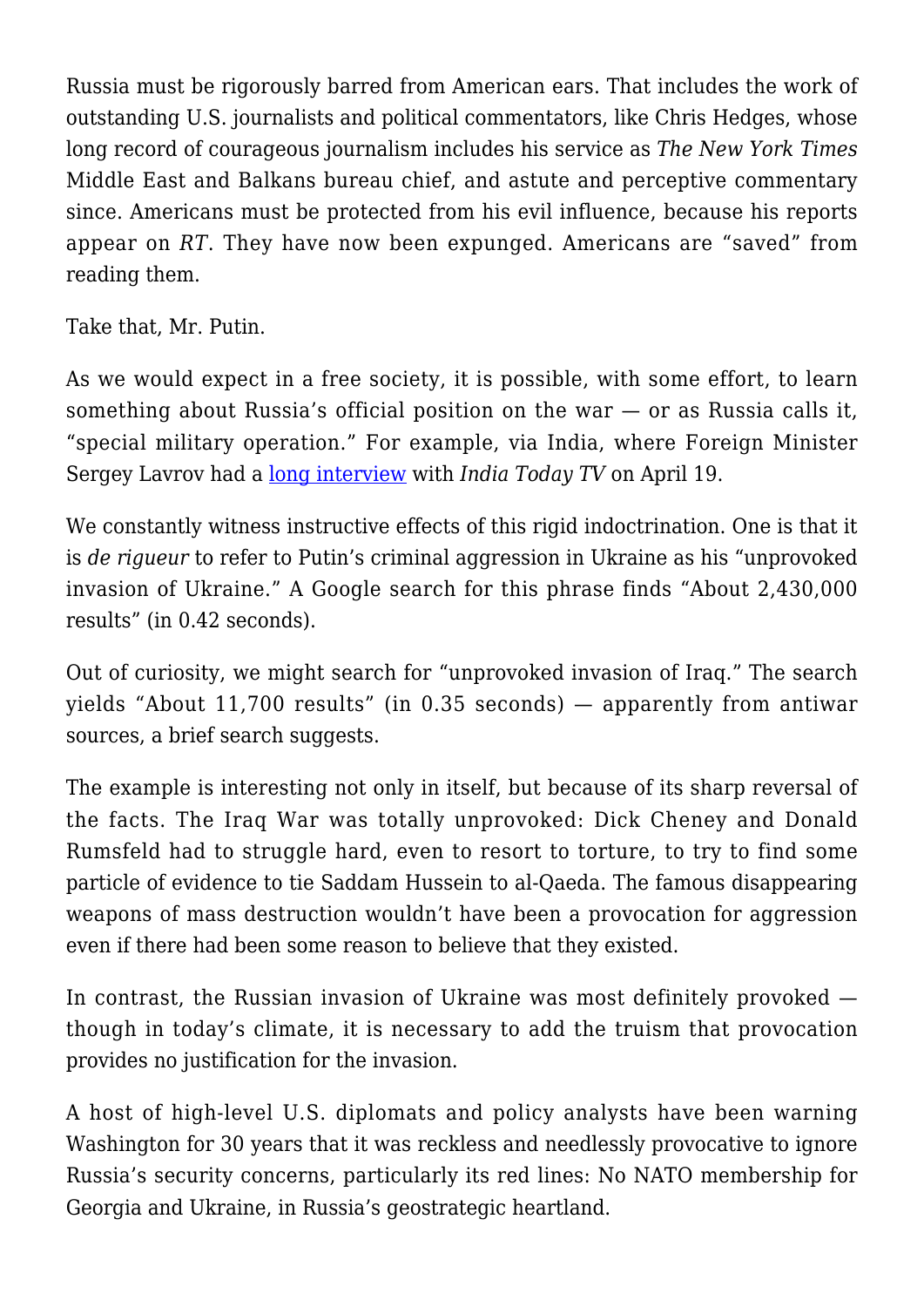In full understanding of what it was doing, since 2014, NATO (meaning basically the U.S.), has "provided significant support [to Ukraine] with equipment, with training, 10s of 1000s of Ukrainian soldiers have been trained, and then when we saw the intelligence indicating a highly likely invasion Allies stepped up last autumn and this winter," before the invasion, [according to NATO Secretary](https://www.nato.int/cps/en/natohq/opinions_194330.htm) [General Jens Stoltenberg.](https://www.nato.int/cps/en/natohq/opinions_194330.htm)

The U.S. commitment to integrate Ukraine within the NATO command was also stepped up in fall 2021 with the official policy statements we have already discussed — kept from the bewildered herd by the "free press," but surely read carefully by Russian intelligence. Russian intelligence did not have to be informed that "prior to the Russian invasion of Ukraine, the United States made no effort to address one of Vladimir Putin's most often stated top security concerns — the possibility of Ukraine's membership into NATO," as the State Department conceded, with little notice here.

Without going into any further details. Putin's invasion of Ukraine was clearly provoked while the U.S. invasion of Iraq was clearly unprovoked. That is exactly the opposite of standard commentary and reporting. But it is also exactly the norm of wartime propaganda, not just in the U.S., though it is more instructive to observe the process in free societies.

Many feel that it is wrong to bring up such matters, even a form of pro-Putin propaganda: we should, rather, focus laser-like on Russia's ongoing crimes. Contrary to their beliefs, that stand does not help Ukrainians. It harms them. If we are barred, by dictate, from learning about ourselves, we will not be able to develop policies that will benefit others, Ukrainians among them. That seems elementary.

Further analysis yields many other instructive examples. We **discussed** Harvard Law Professor Lawrence Tribe's praise for President George W. Bush's decision in 2003 to "aid the Iraqi people" by seizing "Iraqi funds sitting in American banks" — and, incidentally, invading and destroying the country, too unimportant to mention. More fully, the funds were seized "to aid the Iraqi people and to compensate victims of terrorism," for which the Iraqi people bore no responsibility.

We didn't go on to ask how the Iraqi people were to be aided. It is a fair guess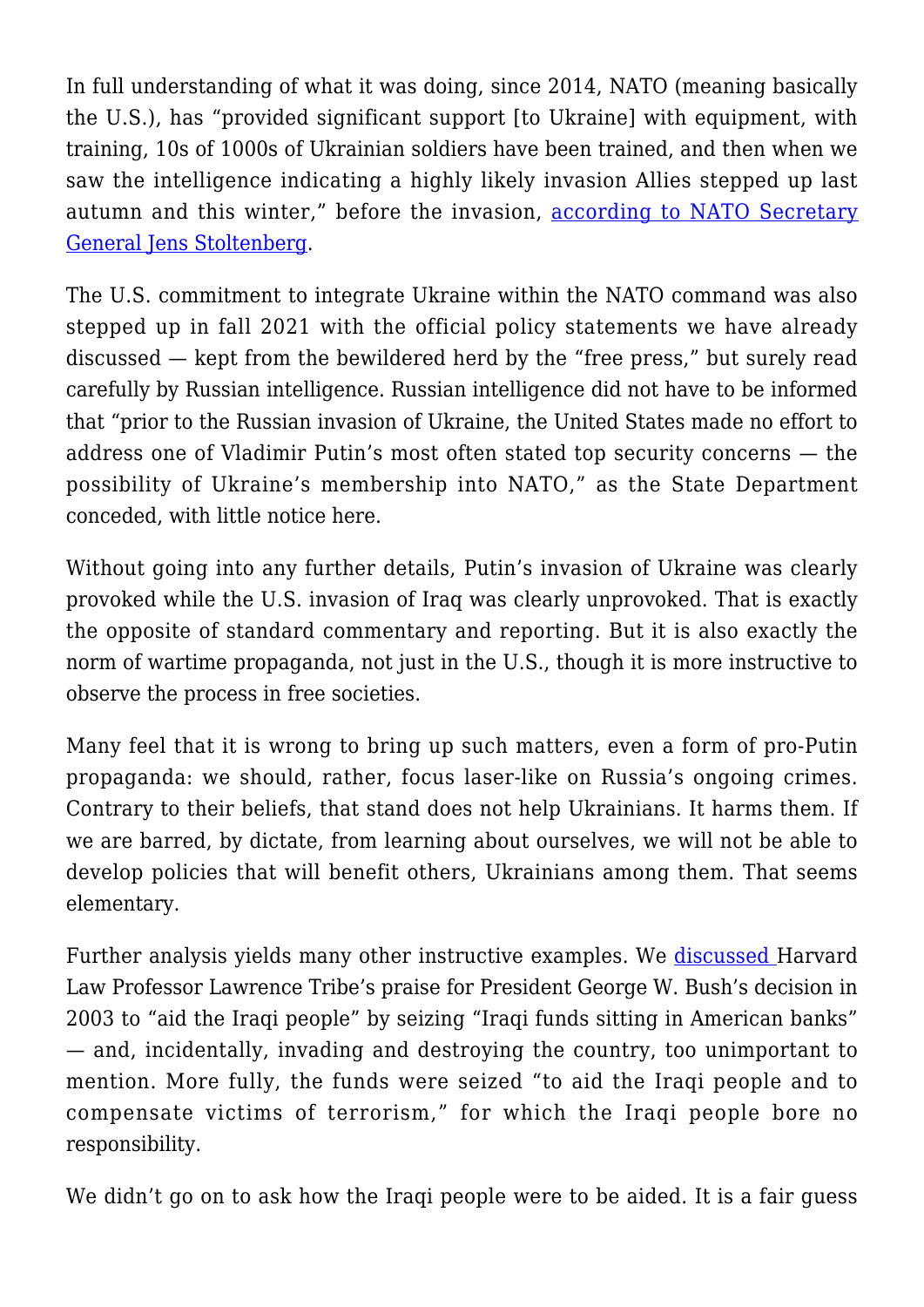that it is not compensation for U.S. pre-invasion "genocide" in Iraq.

"Genocide" is not my term. Rather, it is the term used by the distinguished international diplomats who administered the "Oil-for-Food program," the soft side of President Bill Clinton's sanctions (technically, via the UN). The first, Denis Halliday, resigned in protest because he regarded the sanctions as "genocidal." He was replaced by Hans von Sponeck, who not only resigned in protest with the same charge, but also wrote a very important book providing extensive details of the shocking torture of Iraqis by Clinton's sanctions, *A Different Kind of War*.

Americans are not entirely protected from such unpleasant revelations. Though von Sponeck's book was never reviewed, as far as I can determine, it can be purchased from Amazon (for \$95) by anyone who has happened to hear about it. And the small publisher that released the English edition was even able to collect two blurbs: from John Pilger and me, suitably remote from the mainstream.

There is, of course, a flood of commentary about "genocide." By the standards used, the U.S. and its allies are guilty of the charge over and over, but voluntary censorship prevents any acknowledgment of this, just as it protects Americans from international Gallup polls showing that the U.S. is regarded as by far the greatest threat to world peace, or that world public opinion overwhelmingly opposed the U.S. invasion of Afghanistan (also "unprovoked," if we pay attention), and other improper information.

I don't think there are "significant lies" in war reporting. The U.S. media are generally doing a highly creditable job in reporting Russian crimes in Ukraine. That's valuable, just as it's valuable that international investigations are underway in preparation for possible war crimes trials.

That pattern is also normal. We are very scrupulous in unearthing details about crimes of others. There are, to be sure, sometimes fabrications, sometimes reaching the level of comedy, matters that the late Edward Herman and I documented in extensive detail. But when enemy crimes can be observed directly, on the ground, journalists typically do a fine job reporting and exposing them. And they are explored further in scholarship and extensive investigations.

As we've discussed, on the very rare occasions when U.S. crimes are so blatant that they can't be dismissed or ignored, they may also be reported, but in such a way as to conceal the far greater crimes to which they are a small footnote. The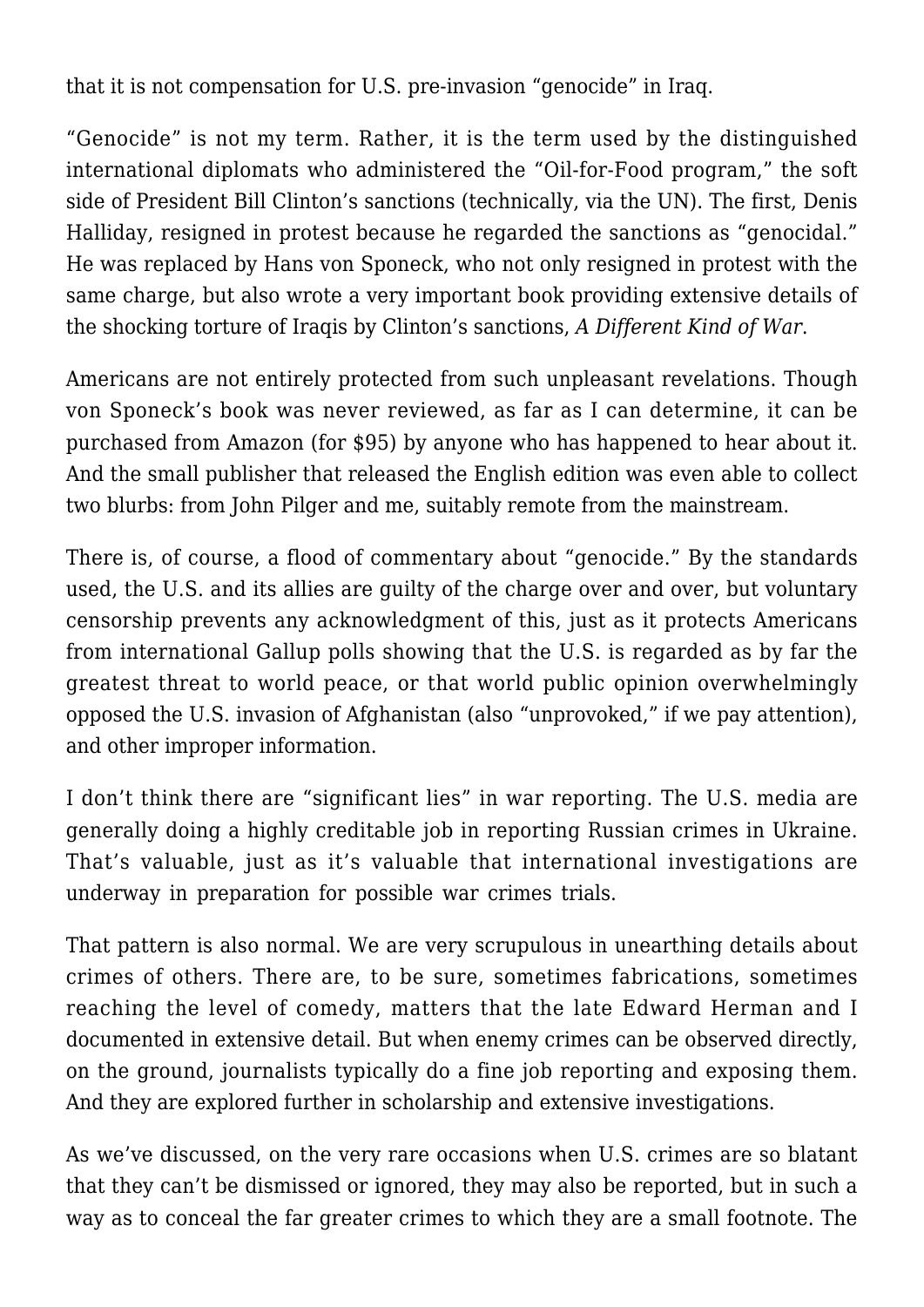My Lai massacre, for example.

On Ukraine winning the information war, the qualification "in the West" is accurate. The U.S. has always been enthusiastic and rigorous in exposing crimes of its enemies, and in the current case, Europe is going along. But outside of U.S.- Europe, the picture is more ambiguous. In the Global South, the home of most of the world's population, the invasion is denounced but the U.S. propaganda framework is not uncritically adopted, a fact that has led to considerable puzzlement here as to why they are "out of step."

That's quite normal too. The traditional victims of brutal violence and repression often see the world rather differently from those who are used to holding the whip.

Even in Australia, there's a measure of insubordination. In the international affairs journal *Arena*, editor Simon Cooper reviews and deplores the rigid censorship and intolerance of even mild dissent in U.S. liberal media. He concludes, reasonably enough, that, "This means it is almost impossible within mainstream opinion to simultaneously acknowledge Putin's insupportable actions *and* forge a path out of the war that does not involve escalation, and the further destruction of Ukraine."

No help to suffering Ukrainians, of course.

That's also nothing new. That has been a dominant pattern for a long time, notably during World War I. There were a few who didn't simply conform to the orthodoxy established after Wilson joined the war. The country's leading labor leader, Eugene Debs, was jailed for daring to suggest to workers that they should think for themselves. He was so detested by the liberal Wilson administration that he was excluded from Wilson's postwar amnesty. In the liberal Deweyite intellectual circles, there were also some who were disobedient. The most famous was Randolph Bourne. He was not imprisoned but was barred from liberal journals so that he could not spread his subversive message that "war is the health of the state."

I should mention that a few years later, much to his credit, Dewey himself sharply reversed his stand.

It is understandable that liberals should be particularly excited when there is an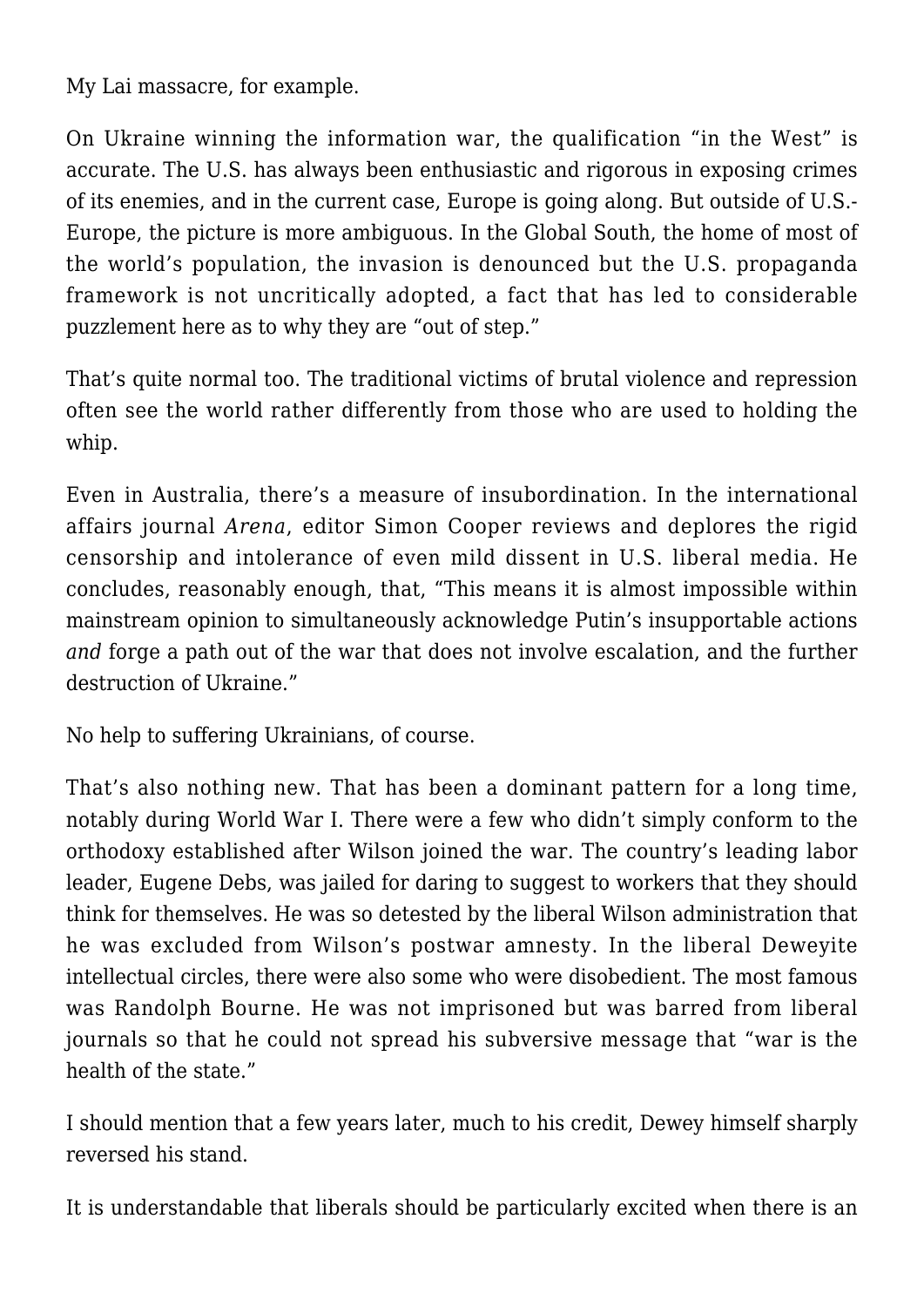opportunity to condemn enemy crimes. For once, they are on the side of power. The crimes are real, and they can march in the parade that is rightly condemning them and be praised for their (quite proper) conformity. That is very tempting for those who sometimes, even if timidly, condemn crimes for which we share responsibility and are therefore castigated for adherence to elementary moral principles.

*Has the spread of social media made it more or less difficult to get an accurate picture of political reality?*

Hard to say. Particularly hard for me to say because I avoid social media and only have limited information. My impression is that it is a mixed story.

Social media provide opportunities to hear a variety of perspectives and analyses, and to find information that is often unavailable in the mainstream. On the other hand, it is not clear how well these opportunities are exploited. There has been a good deal of commentary — confirmed by my own limited experience — arguing that many tend to gravitate to self-reinforcing bubbles, hearing little beyond their own beliefs and attitudes, and worse, entrenching these more firmly and in more intense and extreme forms.

That aside, the basic news sources remain pretty much as they were: the mainstream press, which has reporters and bureaus on the ground. The internet offers opportunities to sample a much wider range of such media, but my impression, again, is that these opportunities are little used.

One harmful consequence of the rapid proliferation of social media is the sharp decline of mainstream media. Not long ago, there were many fine local media in the U.S. Mostly gone. Few even have Washington bureaus, let alone elsewhere, as many did not long ago. During Ronald Reagan's Central America wars, which reached extremes of sadism, some of the finest reporting was done by reporters of the *Boston Globe*, some close personal friends. That has all virtually disappeared.

The basic reason is advertiser reliance, one of the curses of the capitalist system. The founding fathers had a different vision. They favored a truly independent press and fostered it. The Post Office was largely established for this purpose, providing cheap access to an independent press.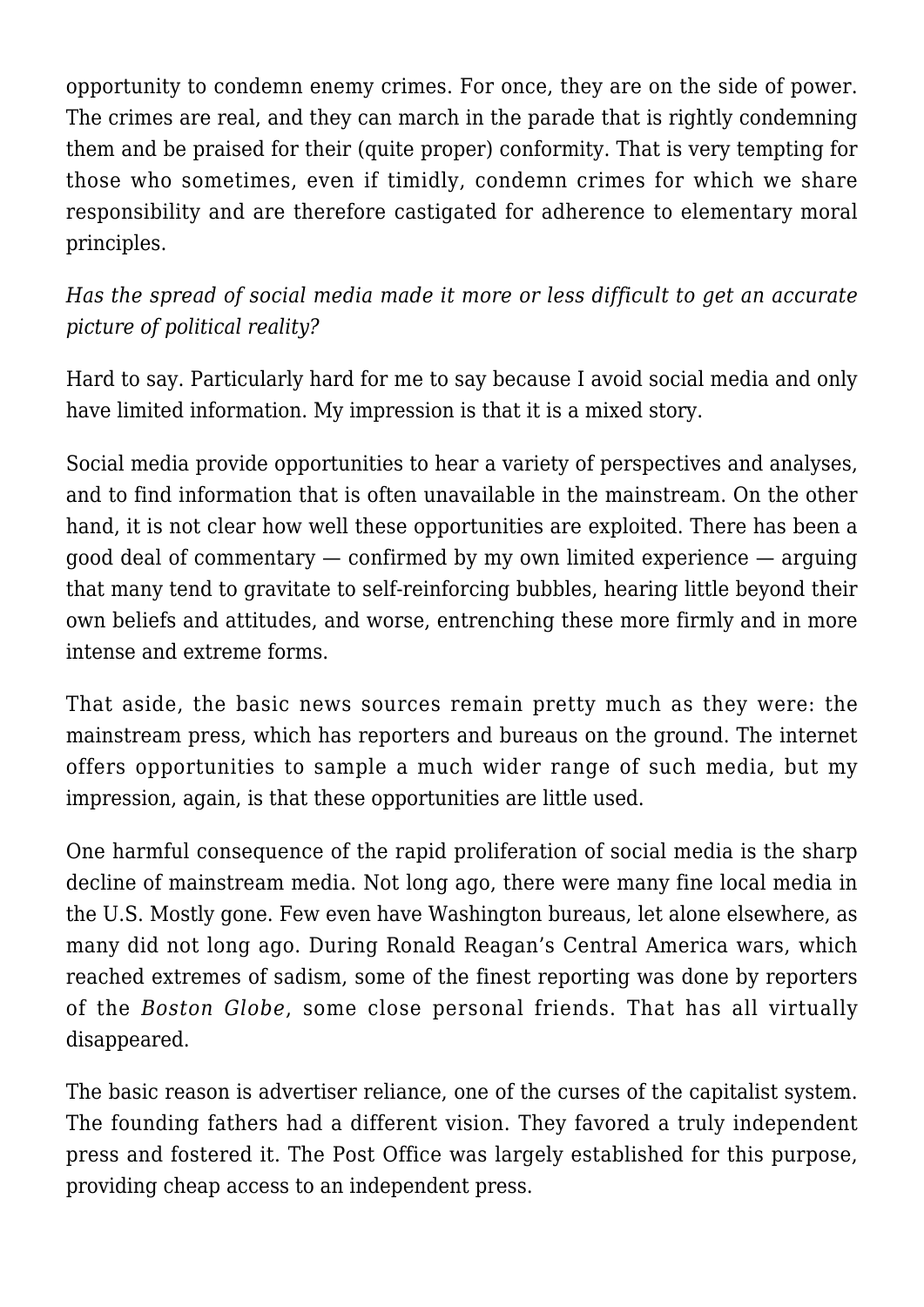In keeping with the fact that it is to an unusual extent a business-run society, the U.S. is also unusual in that it has virtually no public media: nothing like the *BBC,* for example. Efforts to develop public service media — first in radio, later in TV were beaten back by intense business lobbying.

There's excellent scholarly work on this topic, which extends also to serious activist initiatives to overcome these serious infringements on democracy, particularly by Robert McChesney and Victor Pickard.

*Nearly 35 years ago, you and Edward Herman published Manufacturing Consent: The Political Economy of the Mass Media. The book introduced the "propaganda model" of communication which operates through five filters: ownership, advertising, the media elite, flak and the common enemy. Has the digital age changed the "propaganda" model?" Does it still work?*

Unfortunately, Edward — the prime author — is no longer with us. Sorely missed. I think he would agree with me that the digital age hasn't changed much, beyond what I just described. What survives of mainstream media in a largely businessrun society still remains the main source of information and is subject to the same kinds of pressures as before.

There have been important changes apart from what I briefly mentioned. Much like other institutions, even including the corporate sector, the media have been influenced by the civilizing effects of the popular movements of the '60s and their aftermath. It is quite illuminating to see what passed for appropriate commentary and reporting in earlier years. Many journalists have themselves gone through these liberating experiences.

Naturally, there is a huge backlash, including passionate denunciations of "woke" culture that recognizes that there are human beings with rights apart from white Christian males. Since Nixon's "Southern strategy," the GOP leadership has understood that since they cannot possibly win votes on their economic policies of service to great wealth and corporate power, they must try to direct attention to "cultural issues": the false idea of a "[Great Replacement](https://www.teenvogue.com/story/great-replacement-theory-immigration-laws)," or guns, or indeed anything to obscure the fact that we're working hard to stab you in the back. Donald Trump was a master of this technique, sometimes called the "thief, thief" technique: when you're caught with your hand in someone's pocket, shout "thief, thief" and point somewhere else.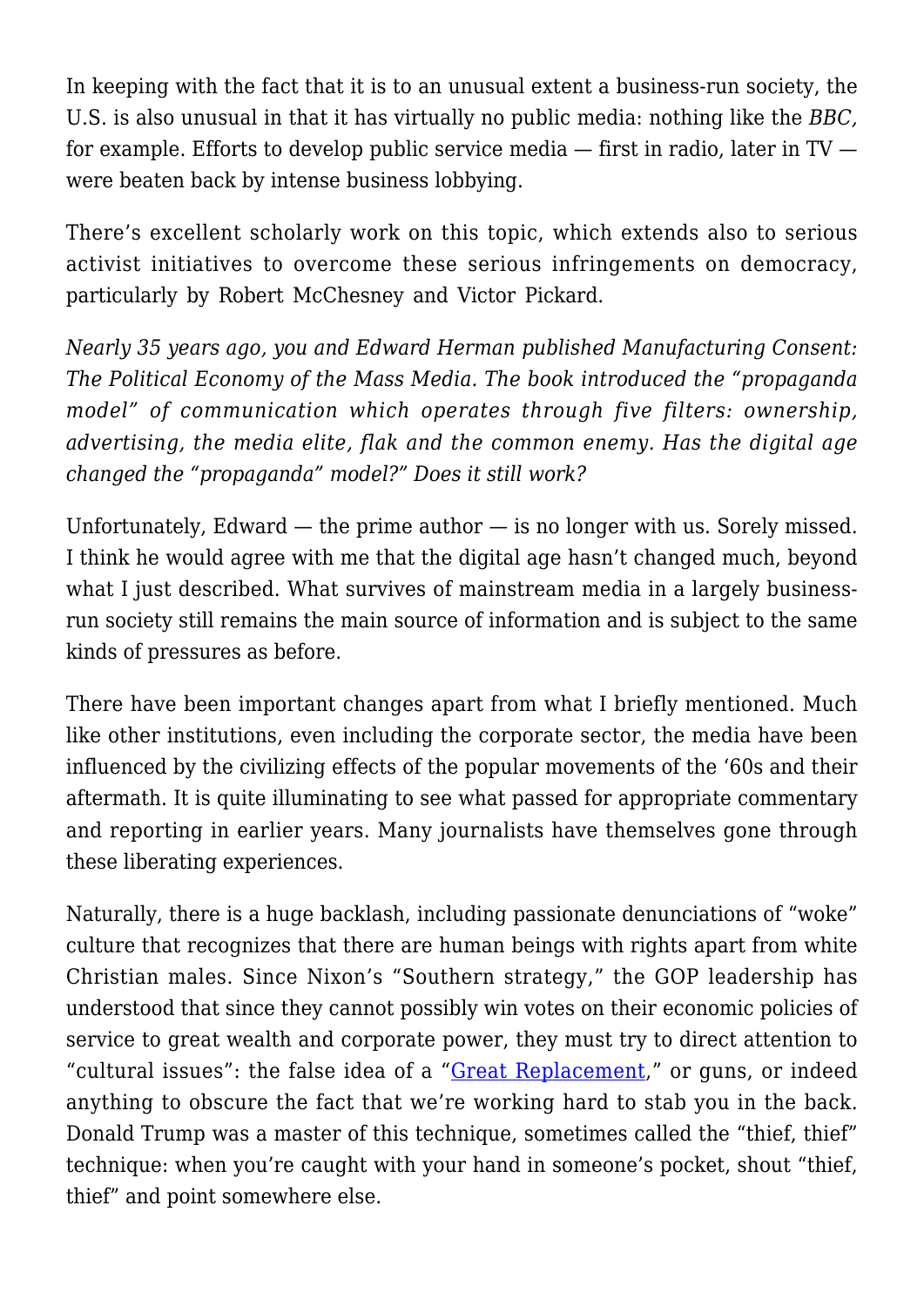Despite these efforts, the media have improved in this regard, reflecting changes in the general society. That's by no means unimportant.

*What do you make of "whataboutism," which is stirring up quite a controversy these days on account of the ongoing war in Ukraine?*

Here again there's a long history. In the early postwar period [World War II], independent thought could be silenced by charges of [comsymp](https://www.merriam-webster.com/dictionary/comsymp#:~:text=Definition%20of%20comsymp,person%20sympathetic%20to%20Communist%20causes): you're an apologist for Stalin's crimes. It's sometimes condemned as McCarthyism, but that was only the vulgar tip of the iceberg. What is now denounced as "cancel culture" was rampant and remained so.

That technique lost some of its power as the country began to awaken from dogmatic slumber in the '60s. In the early '80s, Jeane Kirkpatrick, a major Reaganite foreign policy intellectual, devised another technique: moral equivalence. If you reveal and criticize the atrocities that she was supporting in the Reagan administration, you're guilty of "moral equivalence." You're claiming that Reagan is no different than Stalin or Hitler. That served for a time to subdue dissent from the party line.

Whataboutism is a new variant, hardly different from its predecessors.

For the true totalitarian mentality, none of this is enough. GOP leaders are working hard to cleanse the schools of anything that is "divisive" or that causes "discomfort." That includes virtually all of history apart from patriotic slogans approved by Trump's 1776 Commission, or whatever will be devised by GOP leaders when they take command and are in a position to impose stricter discipline. We see many signs of it today, and there's every reason to expect more to come.

It's important to remember how rigid doctrinal controls have been in the U.S. perhaps a reflection of the fact that it is a very free society by comparative standards, hence posing problems to the doctrinal managers, who must be ever alert to signs of deviation.

By now, after many years, it's possible to utter the word "socialist," meaning moderately social democrat. In that respect, the U.S. has finally broken out of the company of totalitarian dictatorships. Go back 60 years and even the words "capitalism" and "imperialism" were too radical to voice. Students for a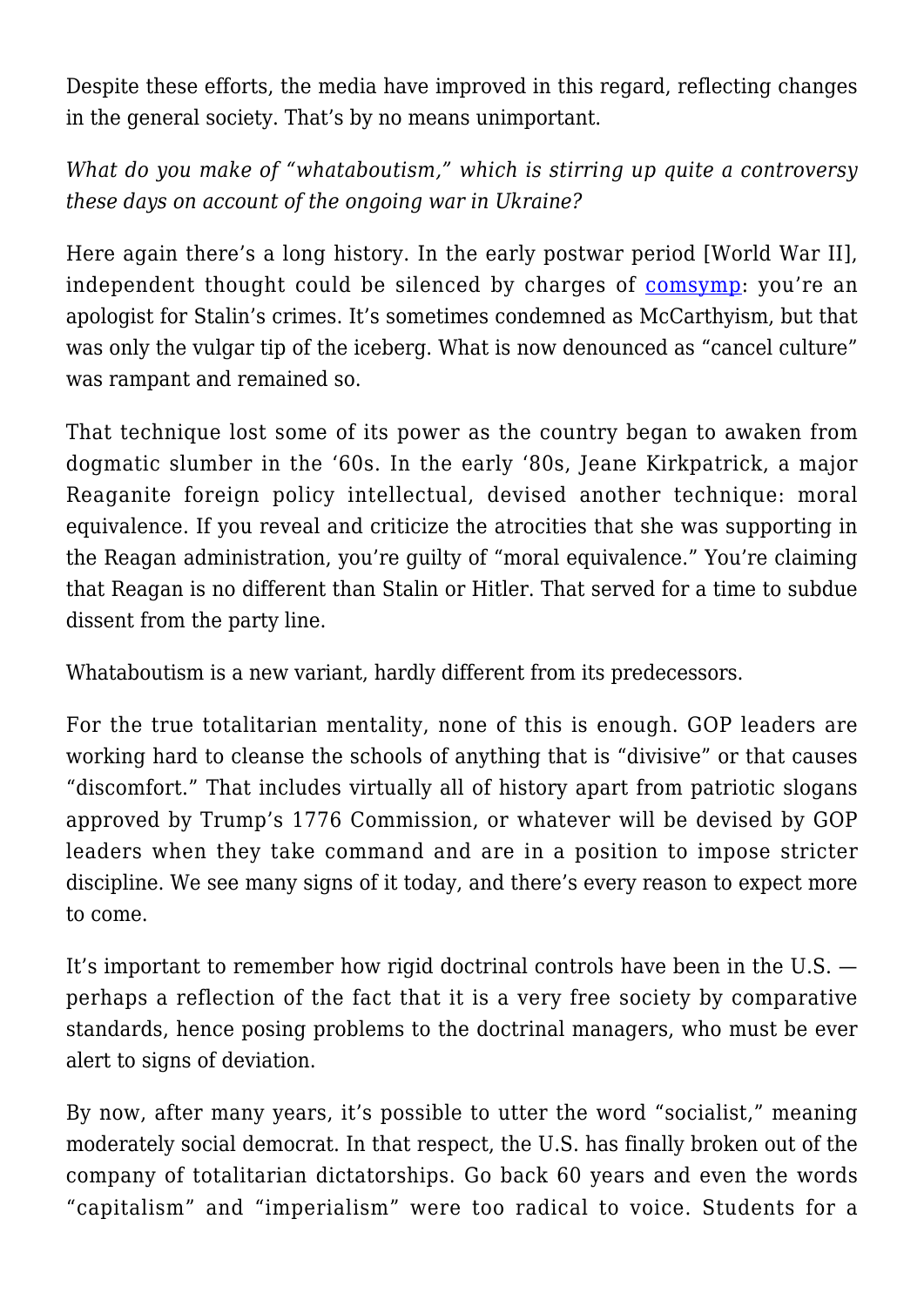Democratic Society President Paul Potter, in 1965, summoned the courage to "name the system" in his presidential address, but couldn't manage to produce the words.

There were some breakthroughs in the '60s, a matter of deep concern to American liberals, who warned of a "crisis of democracy" as too many sectors of the population tried to enter the political arena to defend their rights. They counseled more "moderation in democracy," a return to passivity and obedience, and they condemned the institutions responsible for "indoctrination of the young" for failing to perform their duties.

The doors have been opened more widely since, which only calls for more urgent measures to impose discipline.

If GOP authoritarians are able to destroy democracy sufficiently to establish permanent rule by a white supremacist Christian nationalist caste subservient to extreme wealth and private power, we are likely to enjoy the antics of such figures as Florida Gov. Ron DeSantis, who [banned](https://www.washingtonpost.com/education/2022/04/21/4-math-textbook-problems-florida-prohibited/) 40 percent of children's math texts in Florida because of "references to Critical Race Theory (CRT), inclusions of Common Core, and the unsolicited addition of Social Emotional Learning (SEL) in mathematics," according to the official directive. Under pressure, the State released some terrifying examples, such as an educational objective that, "Students build proficiency with social awareness as they practice with empathizing with classmates."

If the country as a whole ascends to the heights of GOP aspirations, it will be unnecessary to resort to such devices as "moral equivalence" and "whataboutism" to stifle independent thought.

*One final question. A U.K. judge has formally approved Julian Assange's extradition to the U.S. despite deep concerns that such a move would put him at risk of "serious human rights violations," as Agnès Callamard, former UN Special Rapporteur on extrajudicial, summary, or arbitrary executions, had warned a couple of years ago. In the event that Assange is indeed extradited to the U.S., which is pretty close to certain now, he faces up to 175 years in prison for releasing public information about the wars in Iraq and Afghanistan. Can you comment on the case of Julian Assange, the law used to prosecute him, what his persecution says about freedom of speech and the state of U.S. democracy?*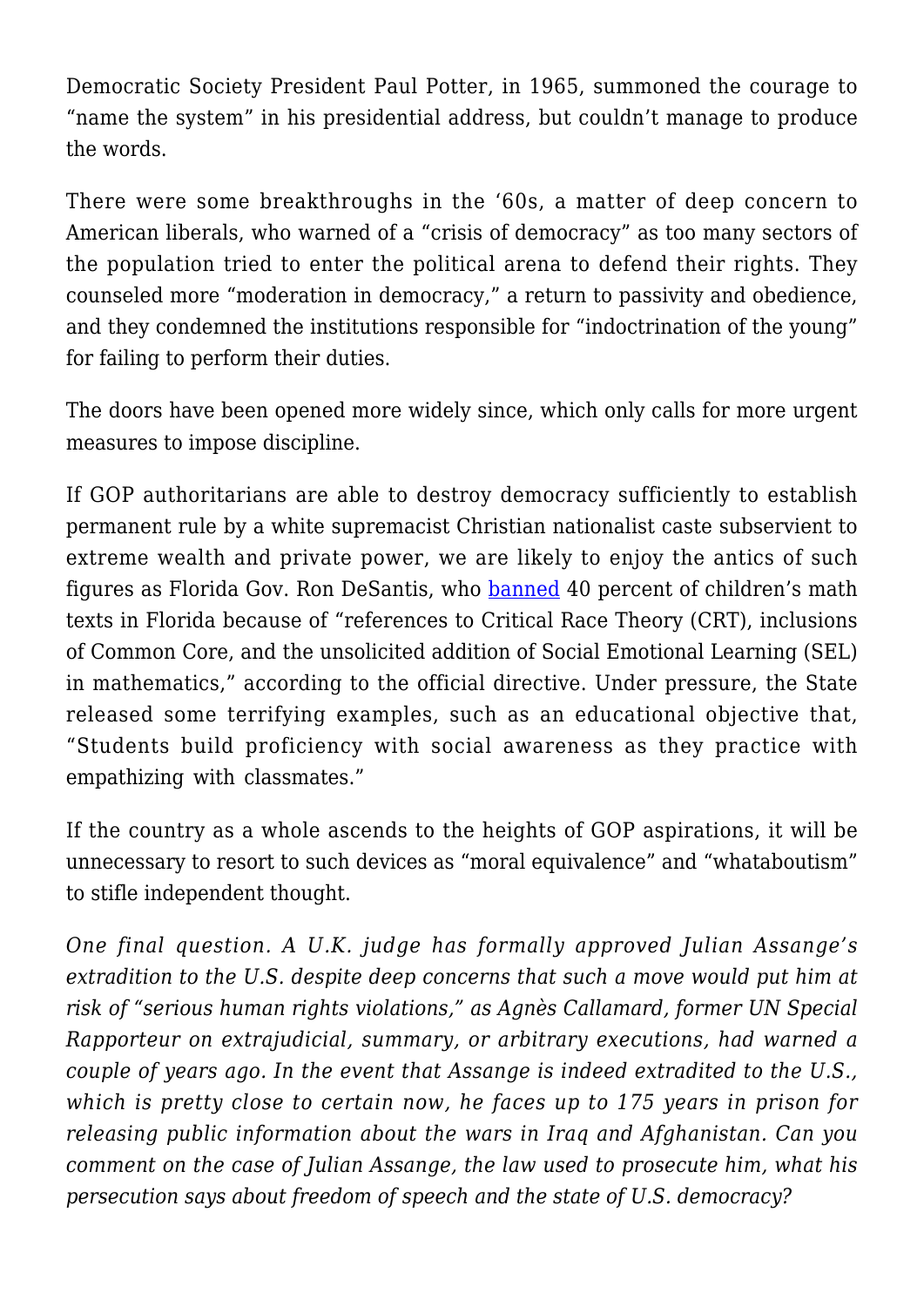Assange has been held for years under conditions that amount to torture. That's fairly evident to anyone who was able to visit him (I was, once) and was [confirmed](https://www.thelancet.com/journals/lancet/article/PIIS0140-6736(20)30383-4/fulltext) by the UN Special Rapporteur on Torture [and Other Cruel, Inhuman, or Degrading Treatment or Punishment] Nils Melzer in May 2019.

A few days later, Assange was [indicted](https://www.nytimes.com/2019/05/23/us/politics/assange-indictment.html) by the Trump administration under the Espionage Act of 1917, the same act that President Wilson employed to imprison Eugene Debs (among other state crimes committed using the Act).

Legalistic shenanigans aside, the basic reasons for the torture and indictment of Assange are that he committed a cardinal sin: he released to the public information about U.S. crimes that the government, of course, would prefer to see concealed. That is particularly offensive to authoritarian extremists like Trump and Mike Pompeo, who initiated the proceedings under the Espionage Act.

Their concerns are understandable. They were explained years ago by the Professor of the Science of Government at Harvard, Samuel Huntington. He observed that, "Power remains strong when it remains in the dark; exposed to the sunlight it begins to evaporate."

That is a crucial principle of statecraft. It extends to private power as well. That is why manufacture/engineering of consent is a prime concern of systems of power, state and private.

This is no novel insight. In one of the first works in what is now called political science, 350 years ago, his "First Principles of Government," David Hume wrote that,

*Nothing appears more surprising to those, who consider human affairs with a philosophical eye, than the easiness with which the many are governed by the few; and the implicit submission, with which men resign their own sentiments and passions to those of their rulers. When we enquire by what means this wonder is effected, we shall find, that, as Force is always on the side of the governed, the governors have nothing to support them but opinion. It is therefore, on opinion only that government is founded; and this maxim extends to the most despotic and most military governments, as well as to the most free and most popular.*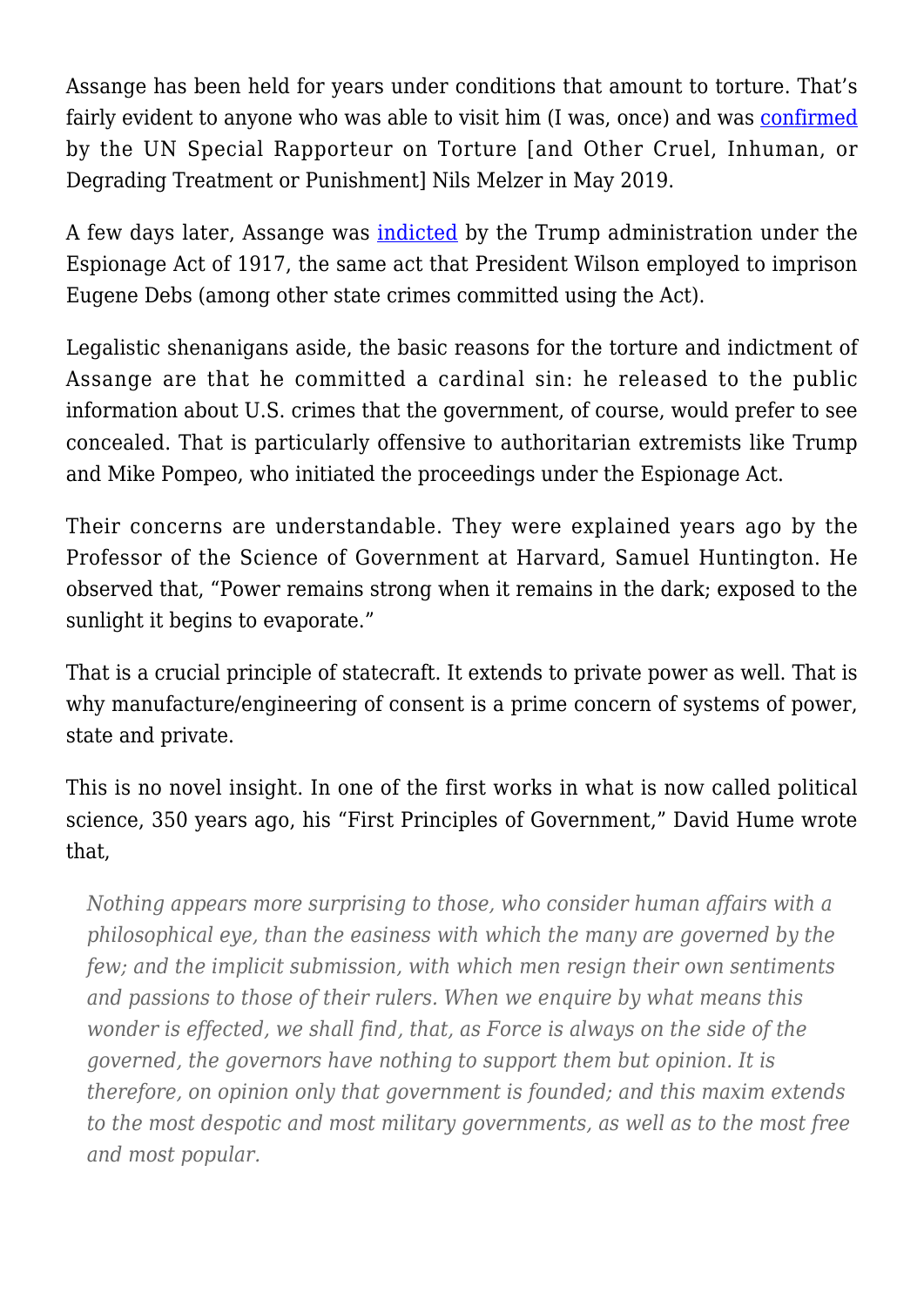Force is indeed on the side of the governed, particularly in the more free societies. And they'd better not realize it, or the structures of illegitimate authority will crumble, state and private.

These ideas have been developed over the years, importantly by Antonio Gramsci. The Mussolini dictatorship understood well the threat he posed. When he was imprisoned, the prosecutor announced that, "We must prevent this brain from functioning for 20 years."

We have advanced considerably since fascist Italy. The Trump-Pompeo indictment seeks to silence Assange for 175 years, and the U.S. and U.K. governments have already imposed years of torture on the criminal who dared to expose power to the sunlight.

### *Copyright* © Truthout. May not be reprinted without [permission.](mailto:editor@truthout.org)

*C.J. Polychroniou* is a political scientist/political economist, author, and journalist who has taught and worked in numerous universities and research centers in Europe and the United States. Currently, his main research interests are in U.S. politics and the political economy of the United States, European economic integration, globalization, climate change and environmental economics, and the deconstruction of neoliberalism's politico-economic project. He is a regular contributor to *Truthout* as well as a member of *Truthout's* Public Intellectual Project. He has published scores of books and over 1,000 articles which have appeared in a variety of journals, magazines, newspapers and popular news websites. Many of his publications have been translated into a multitude of different languages, including Arabic, Chinese, Croatian, Dutch, French, German, Greek, Italian, Japanese, Portuguese, Russian, Spanish and Turkish. His latest books are *Optimism Over Despair*: *Noam Chomsky On Capitalism, Empire, and Social Change* (2017); *Climate Crisis and the Global Green New Deal*: *The Political Economy of Saving the Planet* (with Noam Chomsky and Robert Pollin as primary authors, 2020); *The Precipice*: *Neoliberalism, the Pandemic, and the Urgent Need for Radical Change* (an anthology of interviews with Noam Chomsky, 2021); and *Economics and the Left*: *Interviews with Progressive Economists* (2021).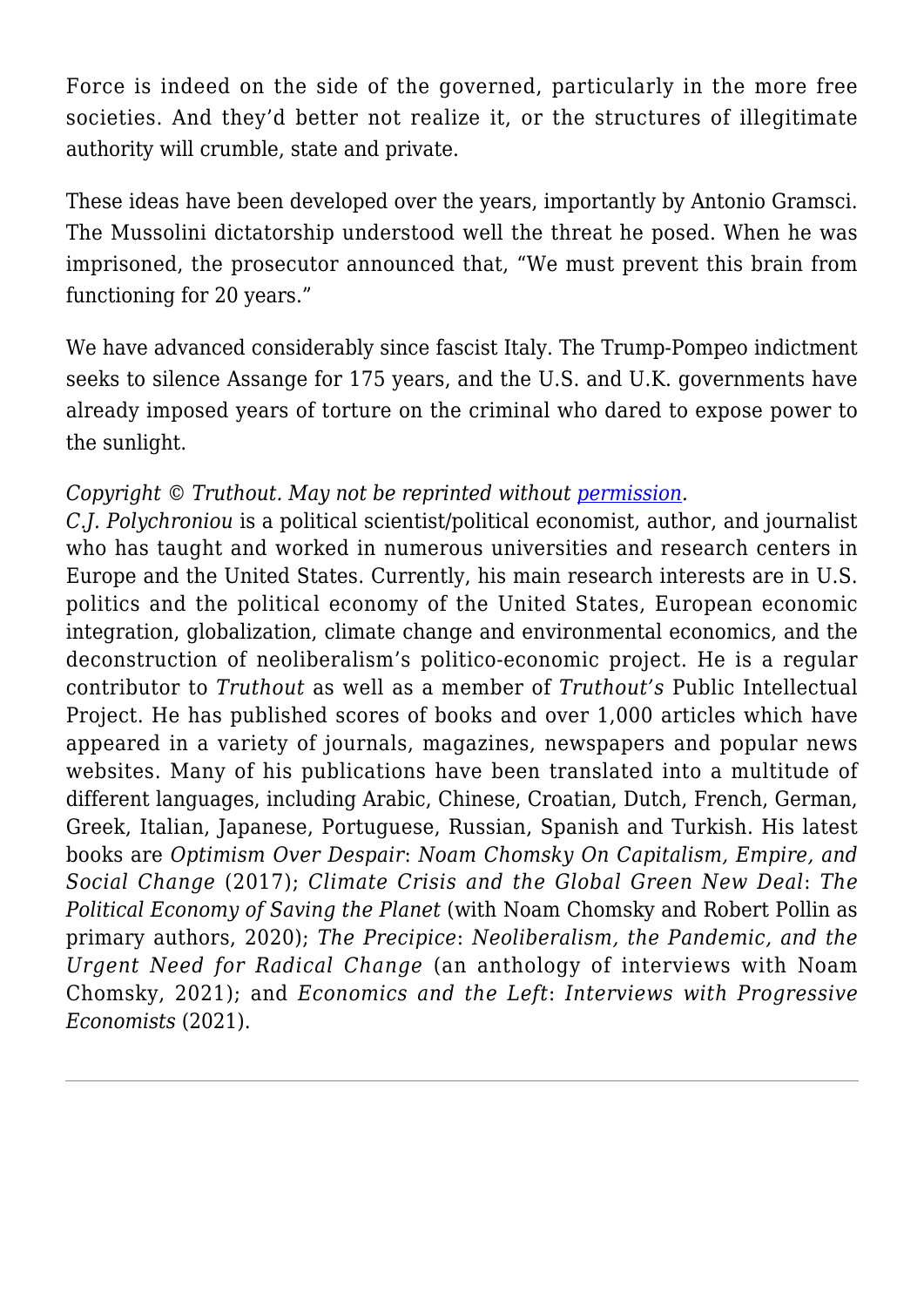## **[Beeldvorming in Berichtgeving;](https://rozenbergquarterly.com/beeldvorming-in-berichtgeving-joden-toen-en-moslims-nu/) [Joden toen en Moslims nu](https://rozenbergquarterly.com/beeldvorming-in-berichtgeving-joden-toen-en-moslims-nu/)**



#### *Inleiding*

"Heb ik, *in strijd met uw verwijt*, de Nederlandsche gastvrijheid *in het verleden* dankbaar herdacht. Thans echter is van gastvrijheid geene sprake meer, want gij en ik zijn beide staatsburgers met gelijke rechten en plichten. Ik ben *niet* uw gast en gij zijt *niet* mijn gastheer – maar gesteld eens, gij waart het, dan neemt gij de honneurs al vrij gebrekkig waar" (Open brief van A.C. Wertheim aan L.W.C. Keuchenius. *Algemeen Handelsblad*, 24 januari, 1891).

"Ik vraag me af of we pas acceptabel zijn voor de VVD als we ons geloof vaarwelzeggen. Moeten we eerst vrijzinnig worden. Wij zijn geen gastarbeiders en al helemaal geen gast. Wij zijn Nederlanders" (Karacaer, 2004).

Met het "Ik ben niet uw gast en gij zijt niet mijn gastheer" reageert het liberale Eerste Kamerlid Wertheim (1832-1897) via een open brief vol zelfvertrouwen op de verwijten van het antirevolutionaire Tweede Kamerlid Keuchenius (1822-1893). Subtiel laat Wertheim weten dat hij niet gediend is van de door Keuchenius toebedachte positie van joden, aan het einde van de 19de eeuw, als gasten en tweederangsburgers in de Nederlandse samenleving. Zij zijn staatsburgers met gelijke rechten en plichten. Een vergelijkbaar citaat "Wij zijn geen gastarbeiders en al helemaal geen gast." verschijnt ruim een eeuw later in het dagblad *Trouw* over de positie van moslims in de Nederlandse samenleving. Dit citaat van de toenmalig Milli Görüş directeur Haci Karacaer, is een reactie op het liberale VVD Kamerlid Hirsi Ali. Karacaer maakt door het stellen van de (retorische) vraag of moslims pas acceptabel zijn als ze het geloof vaarwelzeggen, de ervaring vanondergeschiktheid nog zichtbaarder dan Wertheim destijds deed.

Beiden reageren op de positie die zij krijgen toegewezen als gast in de samenleving. Hebben zij dan geen gelijke rechten, zoals Wertheim stelt, of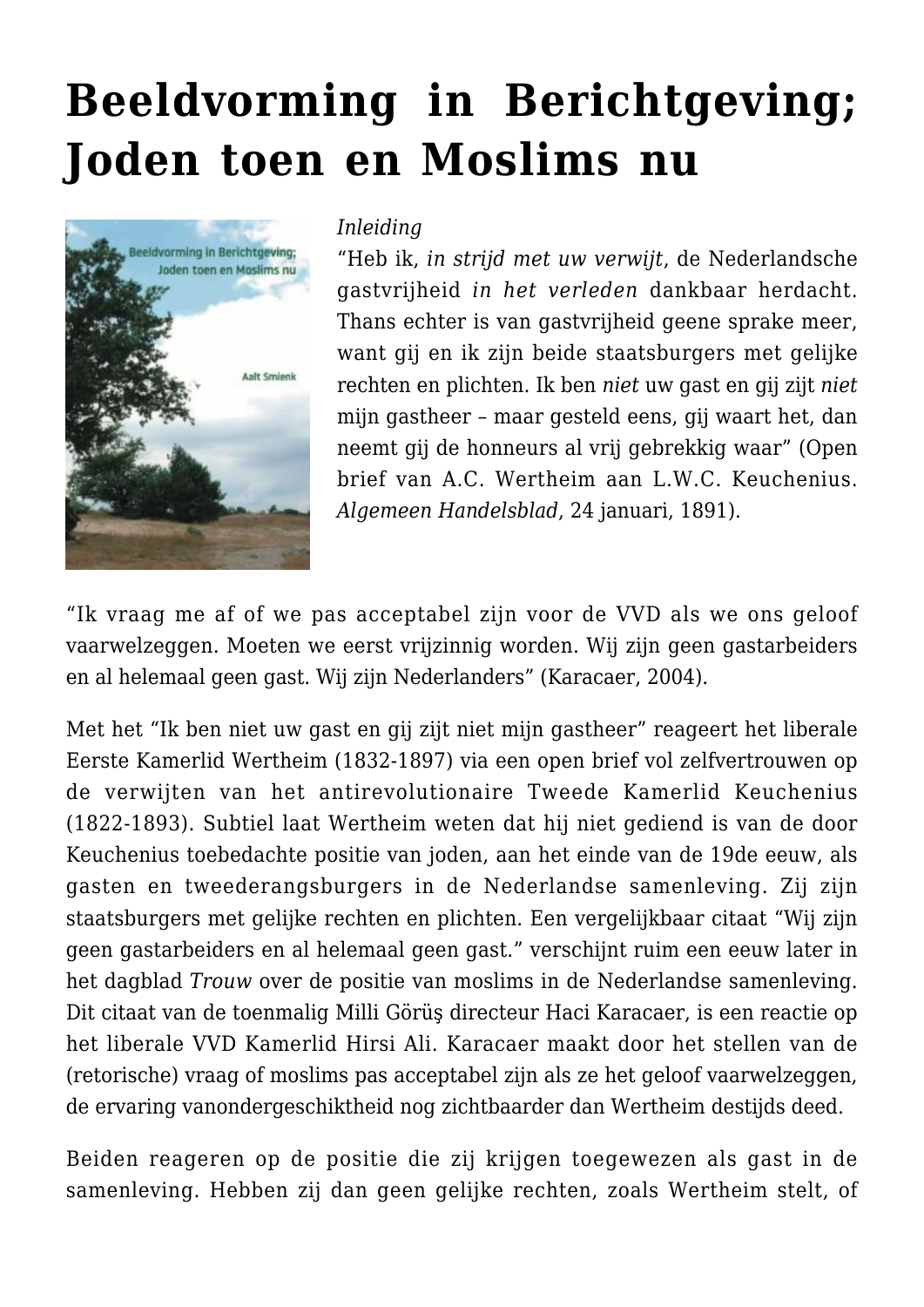hebben zij wel gelijke rechten, maar moeten zij zich toch eerst aanpassen voordat zij echt gelijk zijn zoals Karacaer vermoedt. Er zijn verschillen tussen beide reacties. Wertheim en Karacaer maken deel uit van twee verschillende religieus etnische gemeenschappen en tussen beide reacties bestaat een tijdsverschil van ruim een eeuw. Toch zijn er ook grote overeenkomsten in hun reacties. Zij reageren op de ondergeschikte positie die anderen (Keuchenius en Hirsi Ali) hen, als joden respectievelijk moslims, in de Nederlandse samenleving toewijzen en zij gebruiken nieuwsbladen [De omschrijving *'nieuwsbladen'* wordt gebruikt, in plaats van de gebruikelijkere omschrijvingen 'dagbladen' of 'kranten', omdat één van de onderzochte bladen een weekblad is] als platform om hun reacties te uiten, terwijl zij geen van beiden journalist zijn.

Het lijkt oude wijn in nieuwe zakken. Natuurlijk, de Nederlandse samenleving aan het eind van de 19e eeuw is niet de huidige Nederlandse samenleving, en joden en moslims behoren niet tot dezelfde religieus etnische gemeenschap. Maar vervang in een 19e-eeuws nieuwsbericht over joden de woorden joden en synagoge door moslims en moskee, pas het woordgebruik aan het huidige Nederlands aan en honderd jaar oud nieuws kan opnieuw als een 21e-eeuwse actualiteit worden uitgevent.

Waarom onderzoek ik de berichtgeving over juist deze groepen, joden en moslims en waarom ben ik geïnteresseerd in de beeldvorming over hen in nieuwsbladen? Wat beide groepen, ondanks grote verschillen, gemeen hebben is dat ze zich een plaats wilden en willen verwerven binnen de Nederlandse samenleving.

Er bestaan op het eerste gezicht veel overeenkomsten tussen de huidige berichtgeving over moslims en de toenmalige berichtgeving over joden, onder meer in de vaak negatieve en problematische boodschap die in de berichten doorklinkt. In hoeverre zijn deze overeenkomsten nog steeds zichtbaar als de berichtgeving systematisch over een langere periode wordt onderzocht? En in hoeverre bestaan er binnen beide perioden verschillen tussen nieuwsbladen in hun berichtgeving? Deze vragen vormden de aanleiding voor mijn onderzoek waarbij ik de berichtgeving over moslims tussen 1990 en 2013 en de berichtgeving over joden tussen 1890 en 1910 systematisch analyseer en vergelijk.

De manier waarop nieuwsbladen over moslims en over joden schrijven, wordt medebepaald door bewuste en onbewuste keuzes die gemaakt worden bij de productie van nieuws door o.a. journalisten, redacties en nieuwsorganisaties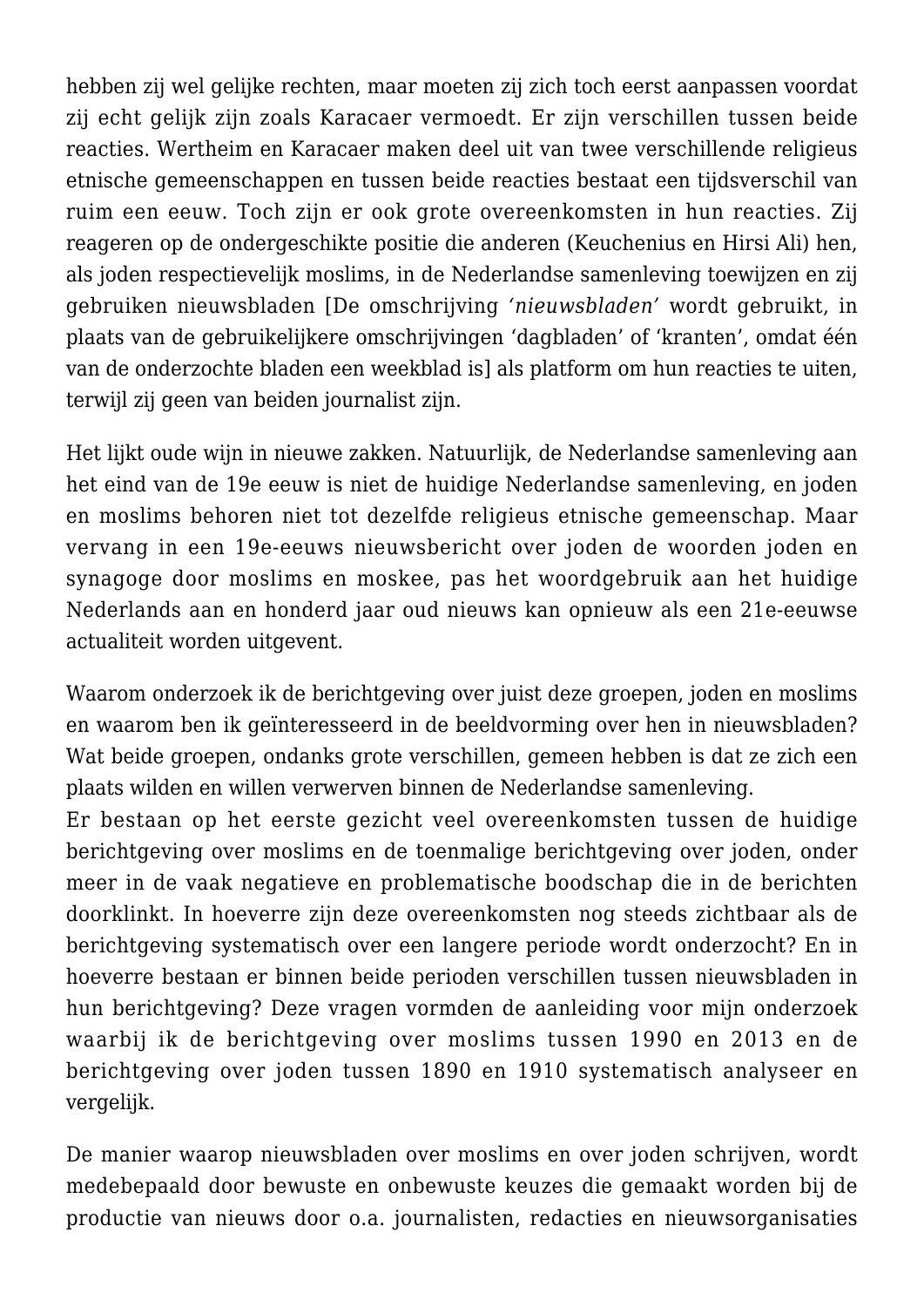(Galtung en Ruge, 1965). Door de vergelijking kunnen deze keuzes en selecties aan het licht komen. Het gaat hier om keuzes die gemaakt zijn over de onderwerpen of personen die ter sprake komen, de mensen die aan het woord gelaten worden en de gebeurtenissen en gedragingen die aanleiding waren voor een bericht. Wanneer in de berichten over moslims steeds dezelfde onderwerpen en personen aan bod komen, dan is het aannemelijk dat bij de productie van het nieuws voortdurend dezelfde keuzes zijn gemaakt. Wanneer de berichtgeving tussen nieuwbladen niet veel verschilt dan zijn de keuzes over de inhoud van het bericht zeer waarschijnlijk niet exclusief door de journalisten, de redactie of elders binnen de nieuwsorganisatie, maar buiten het nieuwsblad gemaakt. Het nieuwsblad functioneert in een dergelijke situatie vooral als een doorgeefluik van het nieuws.

In de berichtgeving kan elke beschrijving van moslims en joden worden onderzocht, maar in mijn onderzoek gaat het om de beschrijvingen waarin het nieuwsblad niet alleen benadrukt waarover (een onderwerp, persoon of gebeurtenis) het de lezer informeert, maar daarbij ook aangeeft wat (een interpretatie) de lezer daarvan moet denken of vinden (Entman, 2007). Ik ben op zoek naar specifieke interpretaties van de positie van moslims en joden in de samenleving.

Deze interpretaties maken deel uit van een min of meer gesloten (samenhangend) geheel van interpretaties, resulterend in een beoordeling van nieuws, die ik in het vervolg omschrijf als *normatieve referentiekaders*. Deze referentiekaders beschouw ik als normatief omdat zij richtinggevend zijn voor de wijze waarop nieuwsbladen onderwerpen, personen en/of gebeurtenissen beschrijven. Wanneer ik deze referentiekaders vaak en met enige regelmaat in de berichtgeving aantref, dan spreek ik van beeldvorming. Beeldvorming die ook zichtbaar kan worden door de aan de referentiekaders gerelateerde aandacht voor bepaalde onderwerpen, personen en gebeurtenissen. Het zijn deze vaste patronen en kenmerken die ik in de berichtgeving over moslims en joden wil achterhalen.

Deze beeldvorming kan per nieuwsblad verschillen en na verloop van tijd veranderen. Berichtgeving en de beeldvorming die daaraan ten grondslag ligt, draagt in een belangrijke mate bij aan de meningsvorming van de lezer en de publieke opinie (Entman, 2007; McCombs, 2004; Lippmann, 1961). Het systematisch onderzoek naar beeldvorming in berichtgeving over moslims en joden kan ons inzicht verschaffen in de rol die media spelen bij het ontstaan of het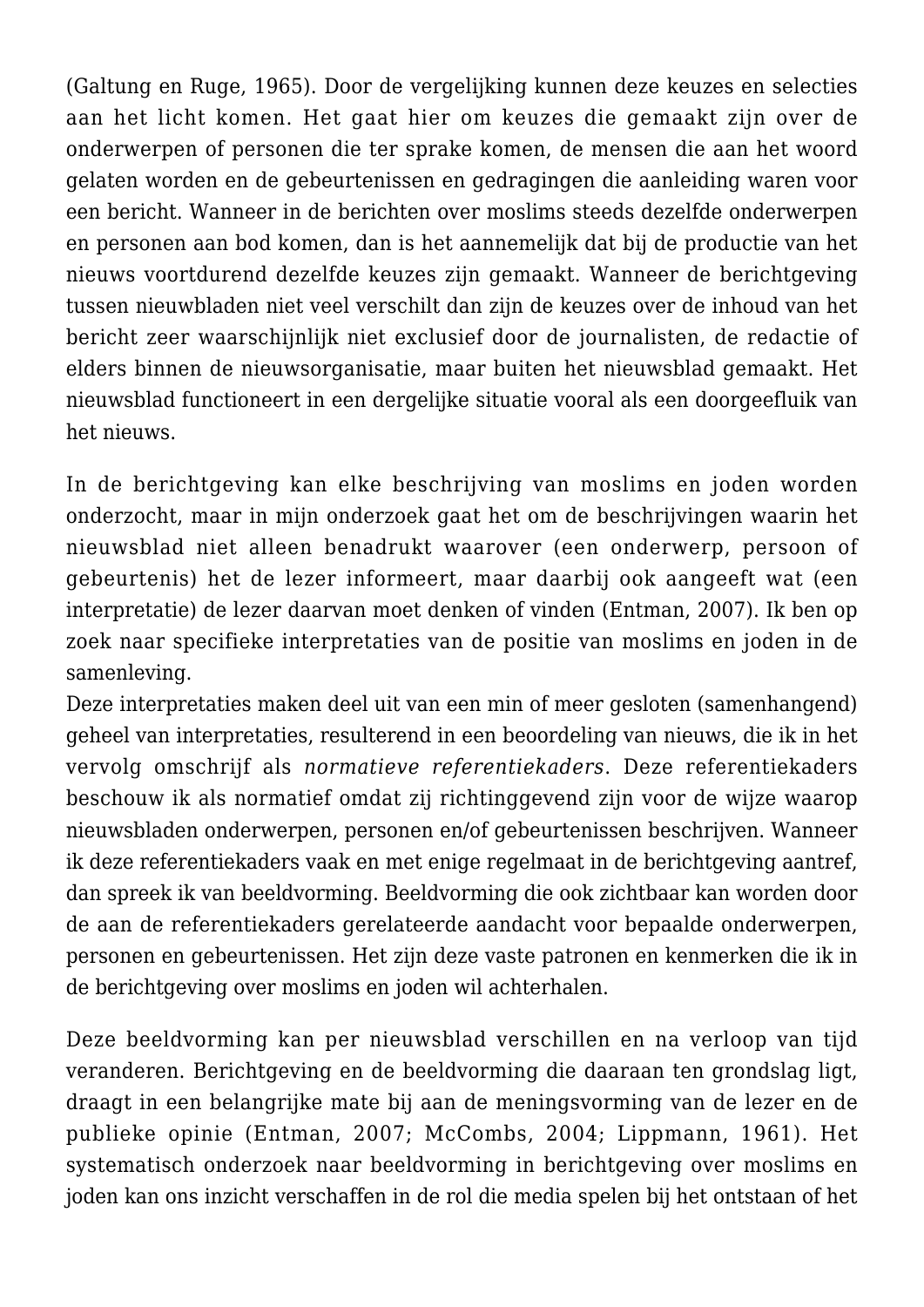verminderen van spanningen rond de positie van minderheidsgroepen in de samenleving.

Dit proefschrift is geen media-effect studie, dus dit onderzoek richt zich niet op de feitelijke beïnvloeding van de publieke opinie door berichtgeving.

Voor de inhoudelijke analyse heb ik voor beide perioden een selectie van berichten uit nieuwsbladen gemaakt. De berichten over moslims uit de periode 1990-2013 zijn afkomstig uit de vijf belangrijkste landelijke dagbladen met een betalend lezersbestand: *NRC Handelsblad, Algemeen Dagblad, Trouw, De Volkskrant* en *De Telegraaf* (Bakker & Scholten, 2014). Het gaat om een groot, maar niet volledig, bestand van digitaal beschikbare artikelen. De berichten over joden uit de periode 1890-1910 zijn afkomstig uit: *Algemeen Handelsblad, De Telegraaf, De Tijd, De Standaard, Het Volk* en *Nieuw Israelietisch Weekblad*.

Ik begon allereerst op een nog niet heel systematische manier te grasduinen door de verzameling berichten over moslims uit de periode 1990-2013. Ik vroeg me af waarover de berichten die ik als problematiserend aanmerkte, gingen.

Wat waren de problemen die aan de orde kwamen in deze berichten? Opvallend vaak trof ik in deze teksten het woord integratie of vervoegingen van dit woord aan. Een eerste analyse van de berichten met het woord integratie gaf een gemêleerde verzameling van beelden over moslims te zien, waarbij het regelmatig ging om de vraag wat de plaats van moslims is in de samenleving en hoe die plaats er in de toekomst mogelijk uit gaat zien. In die berichtgeving viel op dat begrippen gebruikt werden die overeenkwamen met de beschrijvingen van emancipatieprocessen door Verwey-Jonker (1983). In de berichtgeving komen naast integratie ook met enige regelmaat de begrippen assimilatie en segregatie voor. De betekenis van deze begrippen ligt niet vast en heeft vaak weinig te maken met de manier waarop Verwey-Jonker (1983) deze in haar analyse gebruikte. De begrippen assimilatie, integratie en segregatie lijken een eigen leven te leiden in het publieke debat en in de berichtgeving. Juist dat 'publieke' gebruik is voor mijn analyse van belang.

Brubaker (2013) spreekt van analytische en gebruikscategorieën om te laten zien hoe dezelfde begrippen enerzijds als analytische concepten worden gebruikt in wetenschappelijk onderzoek, en anderzijds als categorieën in media en publieke debatten, waarbij de betekenis door het veelvuldig en clichématige gebruik niet scherp is af te bakenen of te definiëren. In mijn analyse richt ik mij op de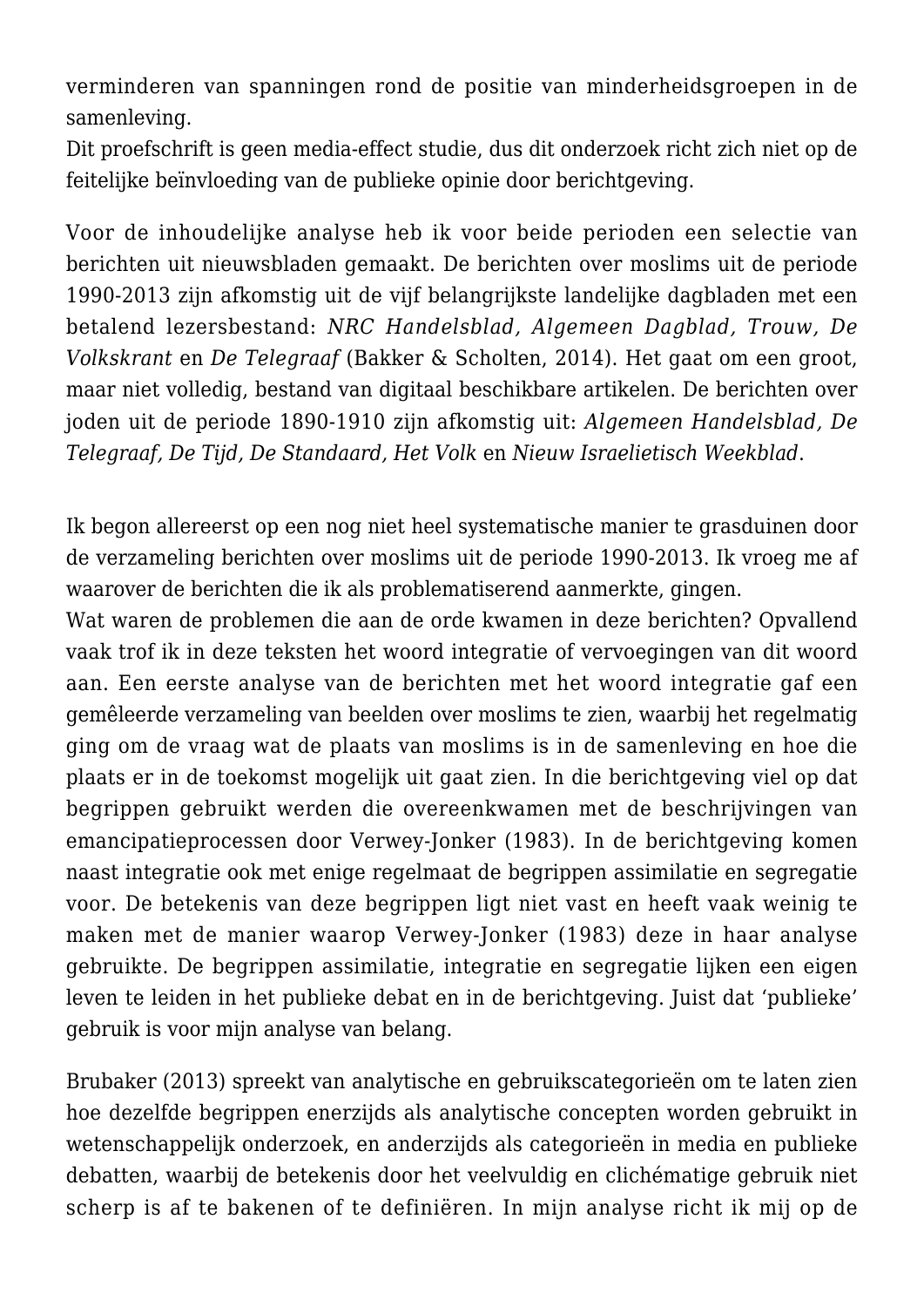begrippen assimilatie, integratie en segregatie als gebruikscategorieën. In hoofdstuk 1 ga ik daar wat uitvoeriger op in.

Was het mogelijk om op basis van deze eerste waarnemingen de berichtgeving over joden op een vergelijkbare manier te onderzoeken, en trof ik daarbij dezelfde begrippen aan? Hoewel ik niet altijd dezelfde begrippen vond – integratie komt in deze berichtgeving niet voor – trof ik wel vergelijkbare uitspraken over de plaats van joden in de samenleving aan. De aanwezigheid van deze gelijksoortige thematiek bood mij een aanknopingspunt om een vergelijking tussen de berichtgeving uit beide perioden te maken.

Natuurlijk ligt een vergelijking niet in alle opzichten voor de hand. Het gaat om een totaal andere historische en politiek maatschappelijke context, maar er zijn niettemin opmerkelijke overeenkomsten. Een historische vergelijking tussen de beeldvorming over beide gemeenschappen is ook niet nieuw, maar vormt slechts een klein deel van de literatuur over de vergelijking tussen beide groepen. Ook historisch onderzoek naar de beeldvorming in nieuwsmedia gedurende langere perioden is eerder uitgevoerd (Poorthuis en Salemink, 2006 en 2011). Ik beperk mij in het vervolg van dit onderzoek tot de bespreking van literatuur waarin de beeldvorming wordt vergeleken.

In veel gevallen beperkt de vergelijking zich tot een specifiek deel van beeldvorming, namelijk antisemitisme en islamofobie (Meer, 2013; Klug 2014). In deze studies vormt een negatieve houding ten opzichte van beide groepen het uitgangspunt voor een vergelijking tussen verschillende samenlevingen of tussen verschillende perioden. Farris (2014) kiest voor een historische vergelijking van het 'joodse' vraagstuk in het midden van de 19e eeuw, onder meer verwoord door Bruno Bauer (1809-1882) en Karl Marx (1818-1883), en het 'moslim' vraagstuk zoals dat in de huidige Franse samenleving vorm krijgt. Ook bij haar vormt de geproblematiseerde situatie het uitgangspunt voor de vergelijking van beeldvorming zoals onder meer door een afgedwongen emancipatie van moslims in de Franse seculiere publieke ruimte (Farris, 2014, p. 296). Wertheim (2017) vergelijkt de toetreding van Heinrich Heine tot zijn niet-joodse en christelijke omgeving aan het begin van de 19e eeuw met de toetreding van Hirsi Ali tot haar niet-moslim en seculiere omgeving. Hij vergelijkt beide situaties omdat de keus van Heine en Hirsi Ali om zich volledig aan te passen aan hun omgeving, hen gelijktijdig het verwijt oplevert dat zij door hun aanpassing of assimilatie niet authentiek zijn. Hij beschrijft deze situaties als voorbeelden van de toepassing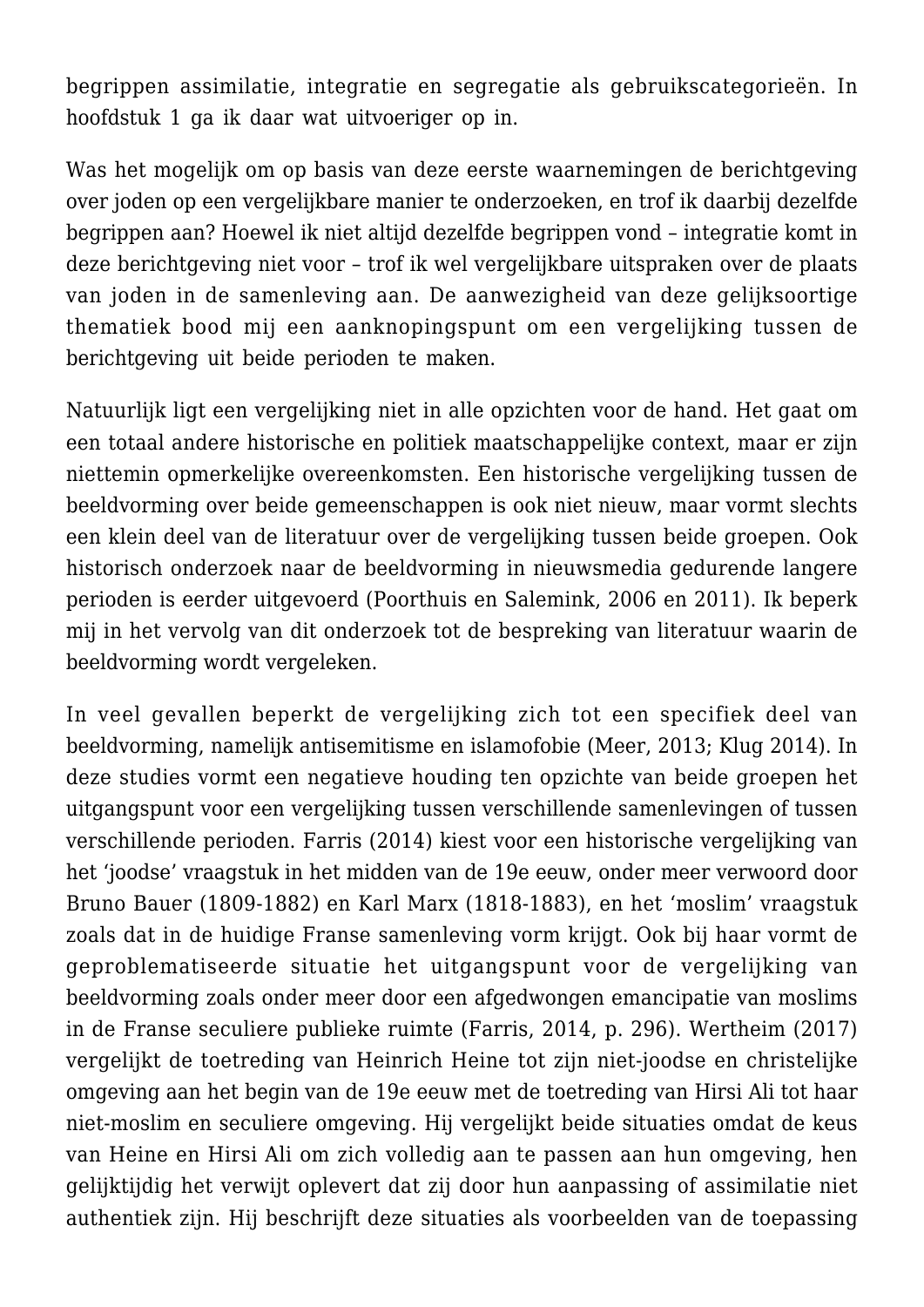van dubbele standaarden voor emancipatie (Wertheim, 2017, p. 268).

Mijn onderzoek sluit aan bij deze historische en diachrone benaderingen. In een aantal opzichten is mijn onderzoek vernieuwend. Vooral de vergelijking van een grote verzameling berichten over twee verschillende groepen gedurende twee lange perioden in een groot aantal nieuwsbladen was tot voor kort niet mogelijk.

Grootschalig en digitaal onderzoek naar recente berichtgeving over moslims is al vaker uitgevoerd. Dit geldt in een veel beperktere mate voor de analyse van de berichtgeving over joden in de periode 1890-1910. De beperkte mogelijkheid om het materiaal digitaal te onderzoeken speelde hierbij een belangrijke rol. Mijn populatieonderzoek (het betreft namelijk een onderzoek waarin alle beschikbare teksten worden gebruikt) is een van de eerste waarin de berichtgeving over joden uit verschillende gedigitaliseerde nieuwsbladen voor een zo lange periode wordt onderzocht. De historische vergelijking die zo mogelijk wordt, levert aanvullende en nieuwe inzichten op over de berichtgeving over moslims nu en joden toen. Het brengt andere maatschappelijke, historische en mediafactoren aan het licht, die bij een vergelijking van de berichtgeving over één gemeenschap of over één periode niet altijd zichtbaar worden.

Met deze historische vergelijking van de berichtgeving over beide groepen beantwoord ik de volgende onderzoeksvragen:

*Waarin onderscheidt de beeldvorming over moslims in Nederlandse nieuwsbladen tussen 1990 en 2013 zich van de beeldvorming over joden in Nederlandse nieuwsbladen tussen 1890 en 1910? Wat zijn de overeenkomsten en verschillen, en hoe zijn deze te verklaren?*

Zoals gezegd, onderzoek ik niet alle beschrijvingen van moslims en joden, maar alleen beschrijvingen en interpretaties die betrekking hebben op hun positie in de samenleving. Juist hierin zijn opmerkelijke overeenkomsten te zien in de berichtgeving over joden toen en moslims nu, hetgeen vergelijking interessant maakt. De wijze waarop ik deze beschrijvingen en interpretaties categoriseer, gebruikmakend van de begrippen assimilatie, segregatie, integratie en dominantie, bespreek ik uitgebreid in hoofdstuk 1. In hetzelfde hoofdstuk schets ik een beeld van de toenmalige Nederlands joodse gemeenschap en de huidige Nederlandse moslimgemeenschap. Daarmee plaats ik de berichtgeving over beide groepen binnen hun historische en maatschappelijke context.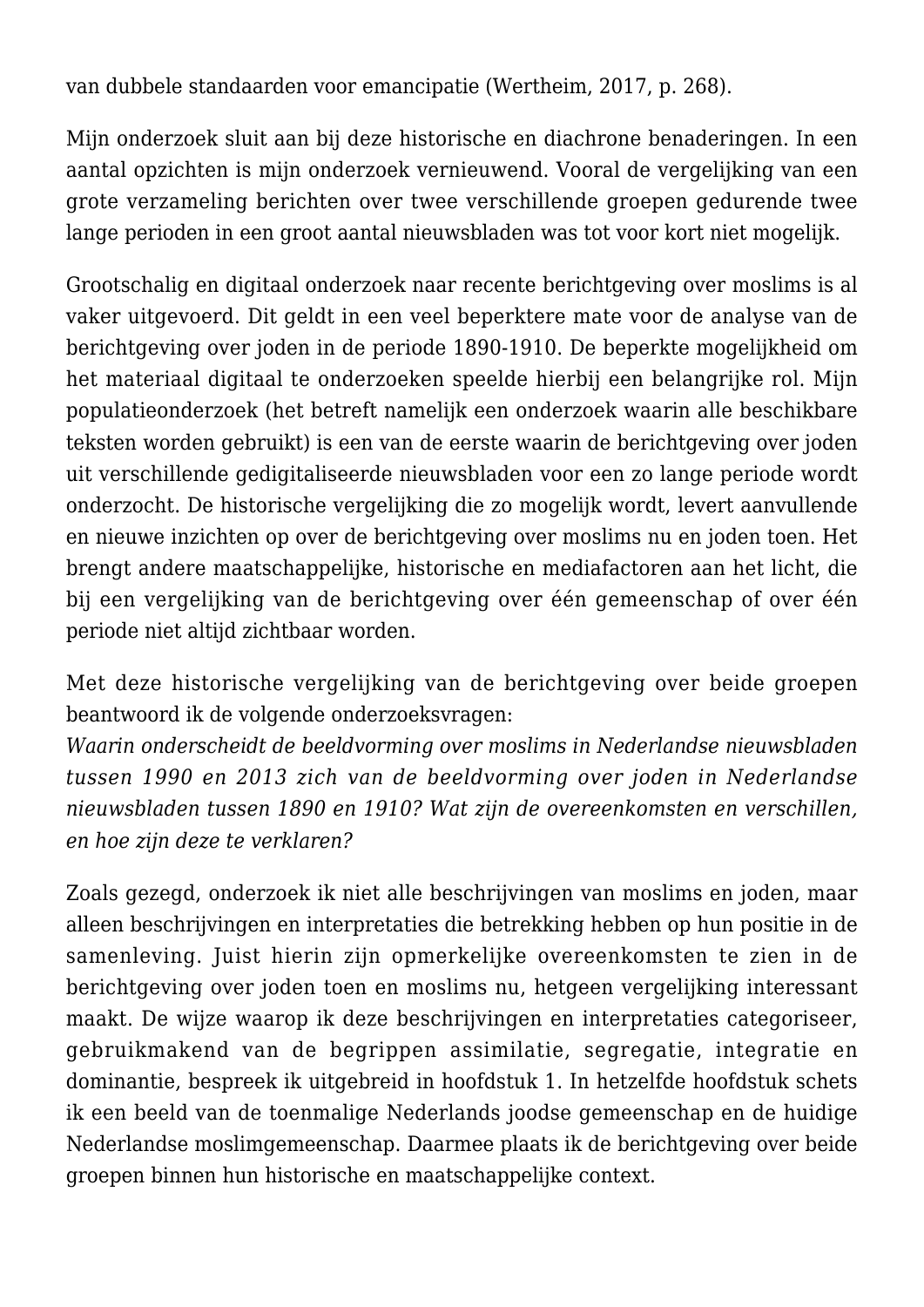In het tweede hoofdstuk beschrijf ik hoe ik de berichtgeving ga onderzoeken. Eerst bespreek ik verschillende vergelijkbare studies naar de beeldvorming over beide gemeenschappen in beide perioden in Nederlandse media en ga ik na op welke wijze zij deze beeldvorming hebben onderzocht. Vervolgens ga ik in op de door mij gekozen 'mixed methods' benadering (Creswell, 2003), waarin ik kwalitatieve en kwantitatieve analysemethodes combineer bij mijn onderzoek.

Media- en communicatietheorieën vormen een belangrijke schakel bij de mogelijke verklaring van de uitkomsten van de afzonderlijke deelonderzoeken en de onderlinge vergelijking. In hoofdstuk drie bespreek ik een aantal theorieën over de selectie en de productie van nieuws, de rol van media, de positie van nieuwsbladen ten opzichte van andere nieuwsmedia in de samenleving, destijds en nu. Voor een deel zijn deze theorieën op beide situaties van toepassing, maar wat betreft de positie van nieuwsbladen ten opzichte van andere nieuwsmedia en de samenleving in het algemeen zijn er duidelijke verschillen aan te wijzen, die ik in hoofdstuk drie uitvoerig zal bespreken. Ondanks de verschillen tussen beide perioden bestaat de huidige berichtgeving over moslims, net als de berichtgeving over joden rond 1900, nog steeds voor een belangrijk deel uit geschreven teksten die met behulp van dezelfde methode kunnen worden onderzocht en vergeleken. Ik had ervoor kunnen kiezen om wat betreft de berichtgeving over moslims ook gebruik te maken van digitale media. Dit zou echter tot methodologische en inhoudelijke problemen leiden die ik in hoofdstuk 2 bespreek.

Om te onderzoeken welke onderwerpen, personen en gebeurtenissen regelmatig voorkomen in de berichtgeving over moslims en joden, heb ik, net zoals voor de beschrijvingen van hun de positie in de samenleving, zoekopdrachten met combinaties van zoektermen ontwikkeld. Deze zoekopdrachten verschillen voor de beide onderzoeken. De uitwerking hiervan staat centraal in hoofdstuk 4.

Na aandacht te hebben besteed aan geldigheid en betrouwbaarheid van de methode van onderzoek, sluit ik het vierde hoofdstuk af met het analyseplan. Ik beschrijf daarin de opzet van de inhoudsanalyse en de uitwerking van de probleemstelling in de onderzoeksvragen voor beide deelonderzoeken.

De uitkomsten van beide deelonderzoeken bespreek ik in twee afzonderlijke hoofdstukken. Hoofdstuk vijf bespreekt de uitkomsten van de analyse van de berichtgeving over moslims. Als eerste presenteer ik de belangrijkste onderwerpen, de toonaangevende nieuwsactoren en gebeurtenissen in deze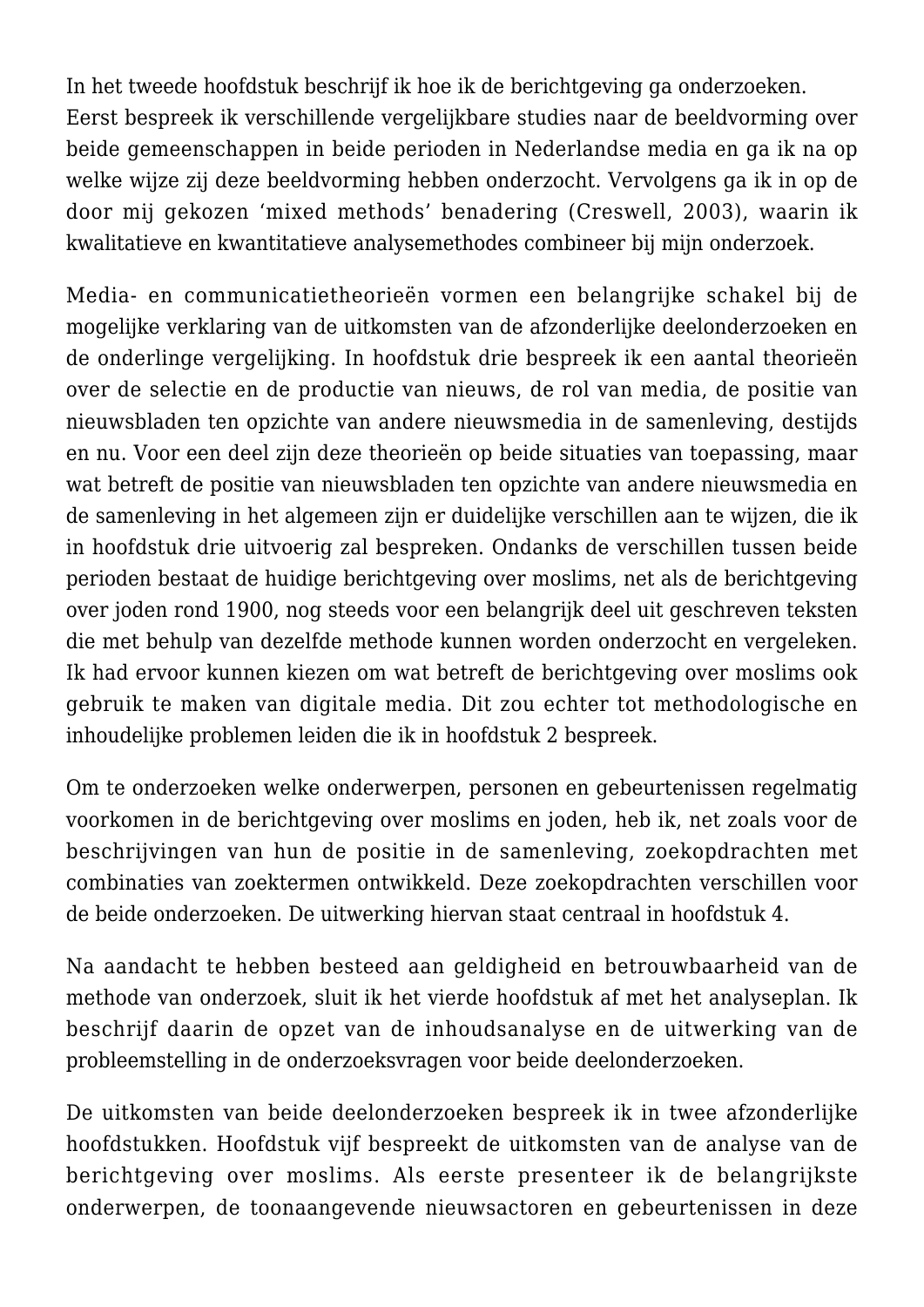berichtgeving. Daarna bespreek ik de mogelijke samenhang tussen de aandacht voor deze nieuwselementen en de weergave van de posities in de samenleving in de berichtgeving. Verder kijk ik naar verschillen of overeenkomsten in de bladen wat betreft hun berichtgeving over moslims. Onderscheidt een zogenaamde populaire krant als *De Telegraaf* zich in de berichtgeving over moslims sterk van de berichtgeving in bijvoorbeeld *Trouw*? Na bespreking van de resultaten van de kwantitatieve analyse bespreek ik de beeldvorming zoals die naar voren komt in de uitkomsten van een kwalitatieve analyse van een aantal specifieke, door mij op basis van beschreven criteria geselecteerde, artikelen. Zo'n analyse is noodzakelijk om inzicht te krijgen in het type betogen en de talloze variaties daarbinnen die met een kwantitatieve analyse niet kan worden verkregen.

Op een vergelijkbare wijze behandel ik in hoofdstuk 6 de uitkomsten van de analyse van de berichtgeving over joden. Bij de selectie van nieuwsbladen heb ik rekening gehouden met hun maatschappelijke achtergrond, zo heeft het *Algemeen Handelsblad* een liberale, *Het Vol*k een socialistische en hebben *De Tijd* en *De Standaard* een religieuze achtergrond. Het is daarom interessant om na te gaan of deze verschillen ook leiden tot een andere berichtgeving over joden. Het feit dat een van de onderzochte bladen het *Nieuw Israelietisch Weekblad* is, maakt de onderlinge vergelijking van de nieuwsbladen mogelijk nog interessanter. Wat betekent het als de berichtgeving over joden afkomstig is van een joods nieuwsblad en in hoeverre wijkt deze berichtgeving af van de overige nieuwsbladen? Wordt een eigen kleur zichtbaar of lijkt de berichtgeving sterk op de berichtgeving van een algemener nieuwsblad zoals het *Algemeen Handelsblad*?

De mogelijkheid om de berichtgeving over joden door een joods nieuwsblad te onderzoeken, is ook interessant voor de vergelijking met de huidige berichtgeving over moslims. Er is namelijk geen met het *Nieuw Israelietisch Weekblad* vergelijkbaar islamitisch nieuwsblad beschikbaar. In hoeverre wordt dit verschil zichtbaar als we de resultaten van beide analyses met elkaar vergelijken?

De feitelijke vergelijking van beide deelonderzoeken vindt plaats in het zevende hoofdstuk. Ik bespreek de belangrijkste overeenkomsten en verschillen in de beeldvorming over moslims en over joden. Ik zal deze verklaren met behulp van mediatheorieën, de veranderde maatschappelijke positie van nieuwsbladen en de historisch maatschappelijke context waarbinnen de berichtgeving verschijnt.

In de epiloog ga ik in op de betekenis van dit onderzoek voor de berichtgeving in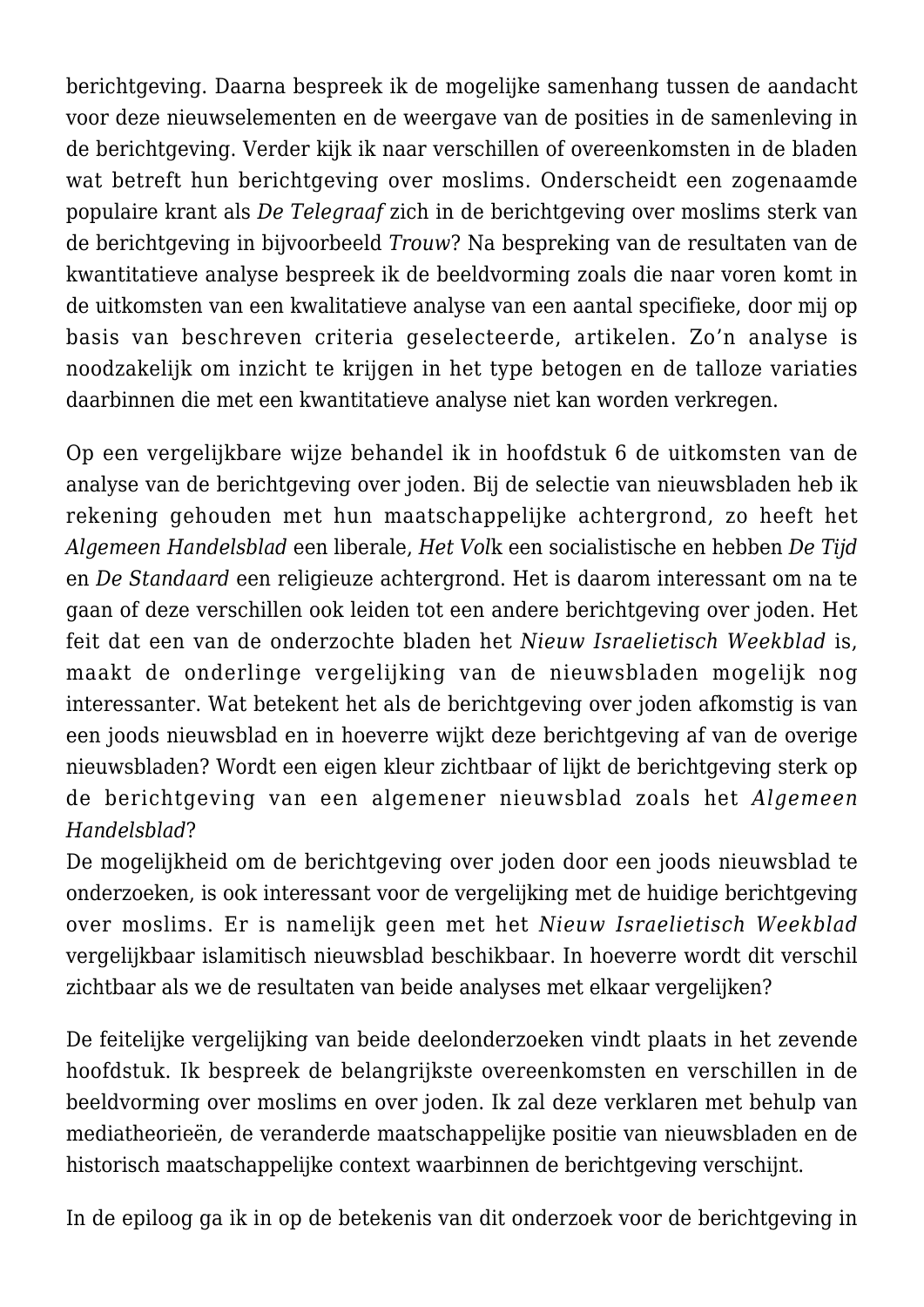het huidige debat over de positie van moslims en daarmee voor de huidige journalistieke praktijk.

*Aalt Smienk* is als docent verbonden aan de afdeling Sociale en Culturele Antropologie van de Vrije Universiteit Amsterdam

*Rozenberg Publishers*, Amsterdam, 2022. ISBN 978 90 361 0568 2 348 pag. Euro 37,50 – Bestelling (tijdelijk): [aukevdberg@gmail.com](mailto:aukevdberg@gmail.com)

Zie:

[https://rozenbergquarterly.com/aalt-smienk-beeldvorming-in-berichtgeving-joden](https://rozenbergquarterly.com/aalt-smienk-beeldvorming-in-berichtgeving-joden-toen-en-moslims-nu/)[toen-en-moslims-nu/](https://rozenbergquarterly.com/aalt-smienk-beeldvorming-in-berichtgeving-joden-toen-en-moslims-nu/)

# **[Chomsky: US Policy Toward Russia](https://rozenbergquarterly.com/chomsky-us-policy-toward-russia-is-blocking-paths-to-de-escalation-in-ukraine/) [Is Blocking Paths To De-Escalation](https://rozenbergquarterly.com/chomsky-us-policy-toward-russia-is-blocking-paths-to-de-escalation-in-ukraine/) [In Ukraine](https://rozenbergquarterly.com/chomsky-us-policy-toward-russia-is-blocking-paths-to-de-escalation-in-ukraine/)**



*Noam Chomsky*

Russia's war in Ukraine is producing an earthquake in international affairs. The war has raised new questions about national security across Europe and is [shaking up energy geopolitics](https://truthout.org/articles/as-europe-turns-away-from-russian-oil-gas-exporters-global-clout-is-increasing/). In addition, the war seems to be creating new divisions between the Global North and the Global South while Russia and China strengthen their strategic relationship.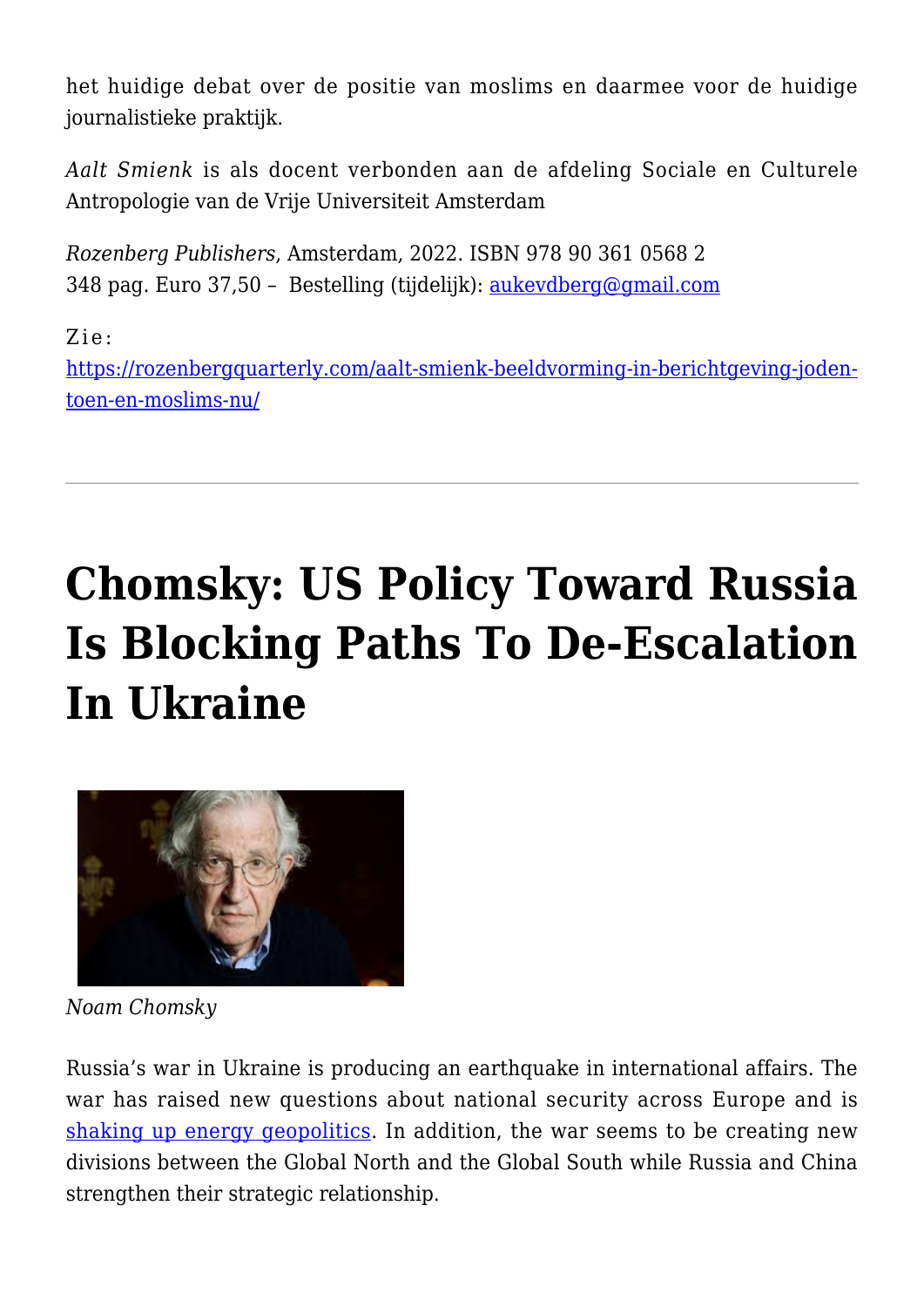In the interview that follows, world-renowned scholar and leading dissident Noam Chomsky addresses some of the new developments taking place in the world system on account of Russia's assault on Ukraine. Chomsky also ponders the question of whether Vladimir Putin can be prosecuted for war crimes in light of the mounting evidence that brings to mind the atrocities committed by the Nazis during World War II. [Recent evidence](https://www.businessinsider.com/video-appears-to-show-ukrainian-soldiers-executing-captured-russian-soldier-nyt-2022-4) also indicates that Ukrainian forces have also engaged in war crimes by killing captured Russian soldiers.

Chomsky, who is internationally recognized as one of the most important intellectuals alive, is the author of some 150 books and the recipient of scores of highly prestigious awards, including the Sydney Peace Prize and the Kyoto Prize (Japan's equivalent of the Nobel Prize), and of dozens of honorary doctorate degrees from the world's most renowned universities. Chomsky is Institute Professor Emeritus at MIT and currently Laureate Professor at the University of Arizona.

*C. J. Polychroniou: The war in Ukraine has turned Russia into a pariah state throughout Europe and North America, but Moscow continues to receive support from many countries in the Global South. The strategic relationship between Russia and China seems to be getting stronger, although both countries had identified each other as major factors for maintaining order and stability in an "emerging polycentric world" long before Putin and Xi Jinping. In fact, Russian Foreign Minister Sergey Lavrov said following a recent meeting with his Chinese counterpart that the two countries are working together to advance a vision of a new world order, a new "democratic world order." Is the new world order one that pits Global North and Global South countries against each other? And what do you make of the statement of Russia and China working together to promote a new "democratic world order?" To me, the idea of two autocratic states working together to promote democracy across the world sounds like a crude joke.*

*Noam Chomsky:* The idea that Russia and China will be working together to promote a "democratic world order" is, of course, ludicrous. They will be doing so in much the way that the U.S. was laboring to "promote democracy" in Iraq, the goal of the invasion as President Bush announced when it became clear that the "single question" — *will Saddam abandon his nuclear weapons program?* — had been answered the wrong way. With rare exceptions, the intellectual class and even most scholarship leaped to attention and vigorously proclaimed the new doctrine, as I suppose is also the case today in Russia and China.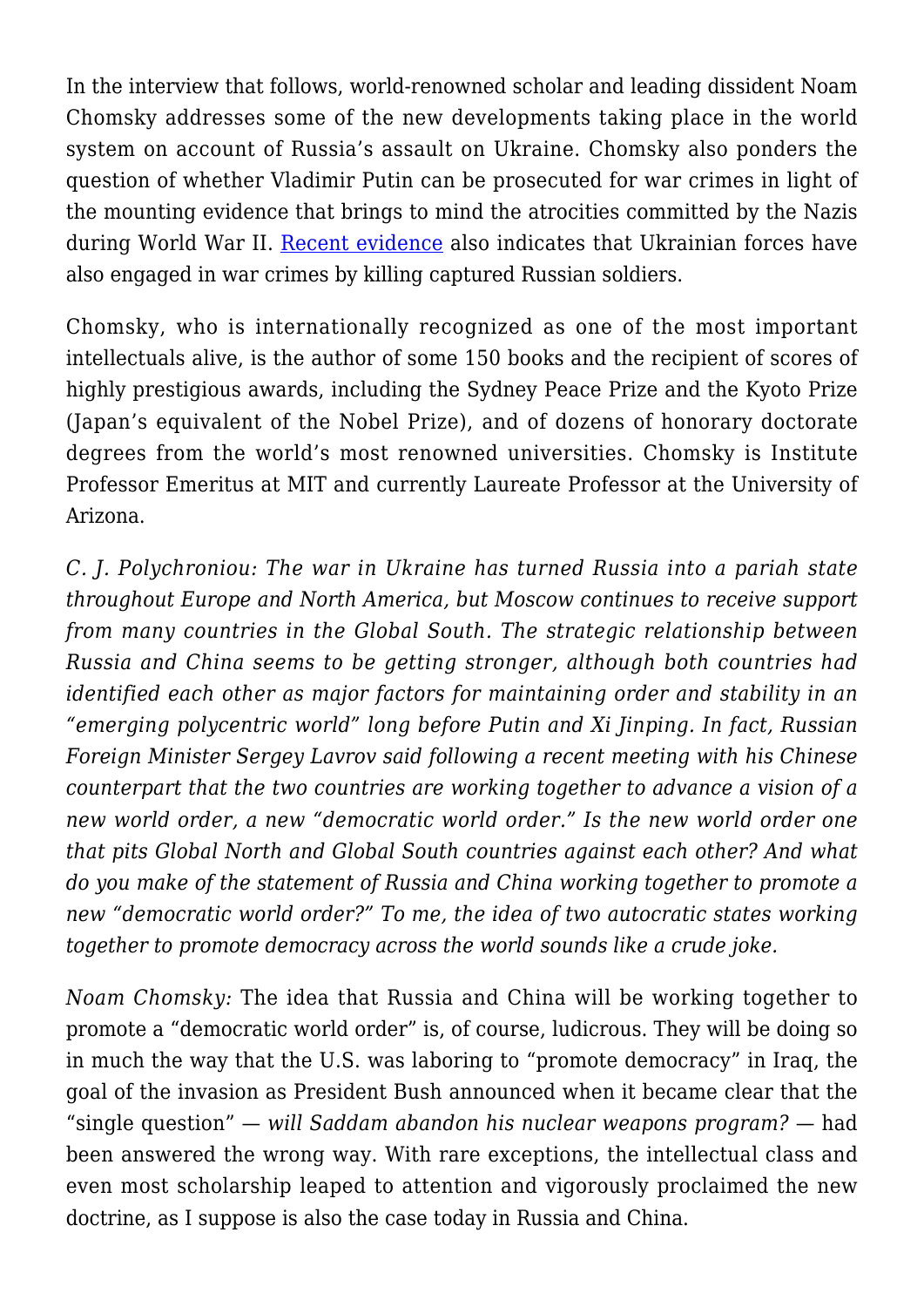As U.S.-run polls showed, Americans enthralled by the "noble" goals belatedly proclaimed were even joined by some Iraqis: [1 percent of those polled.](https://www.middleeasteye.net/opinion/iraq-ukraine-wounds-living-nightmare) Four percent thought the U.S. invaded in order to help Iraqis. The rest concluded that if Iraq's exports had been asparagus and pickles, and the center of global petroleum production was in the South Pacific, the U.S. wouldn't have invaded.

I don't pretend to have any expert knowledge, but from my own experience in past weeks with the Global South — press, many interviews and meetings, much personal discussion  $-$  it doesn't seem to me quite accurate to say that it is supporting Moscow, except in the sense that Moscow is getting support from the Western powers that keep paying it for petroleum products and food (probably by now the source of Russia's main export earnings).

My impression is that the Global South has sharply condemned the Russian invasion, but has asked: "What's new?" The general reaction to President Biden's harsh condemnation of Putin as a war criminal seems to be something like this: *It takes one to know one.* We agree that he is a war criminal, and as creatures of the Enlightenment, we adopt the Kantian principle of universality that is dismissed with contempt by the West, sometimes with angry charges of whataboutism.

It is, after all, not easy for people in the civilized world — increasingly, the Global South — to be impressed by the "moral outrage" of Western intellectuals who just a few years ago, when all the horrific facts were in, were enthusiastically applauding the success of the invasion of Iraq, [spouting pieties](https://www.anneapplebaum.com/2010/08/30/its-too-soon-to-tell-how-the-iraq-war-went/) about noble intentions that would have embarrassed the most abject apparatchik. And we can just imagine the reaction when they read the pious [invocation of the Nuremberg](https://www.nytimes.com/2022/04/06/opinion/war-crimes-ukraine-putin.html) [judgment](https://www.nytimes.com/2022/04/06/opinion/war-crimes-ukraine-putin.html) by the editors of *The New York Times*, who are just now coming to recognize that, "To initiate a war of aggression, therefore, is not only an international crime: it is the supreme international crime, differing only from other war crimes in that it contains within itself the accumulated evil of the whole." The accumulated evil includes the instigation of ethnic conflict that has torn apart not only Iraq but the whole region, the horrors of ISIS, and much more.

Not, of course, what the editors have in mind. The supreme international crimes that they have supported for 60 years somehow escaped the Nuremberg judgment.

While there is appreciation in the Global South for the fact that at long last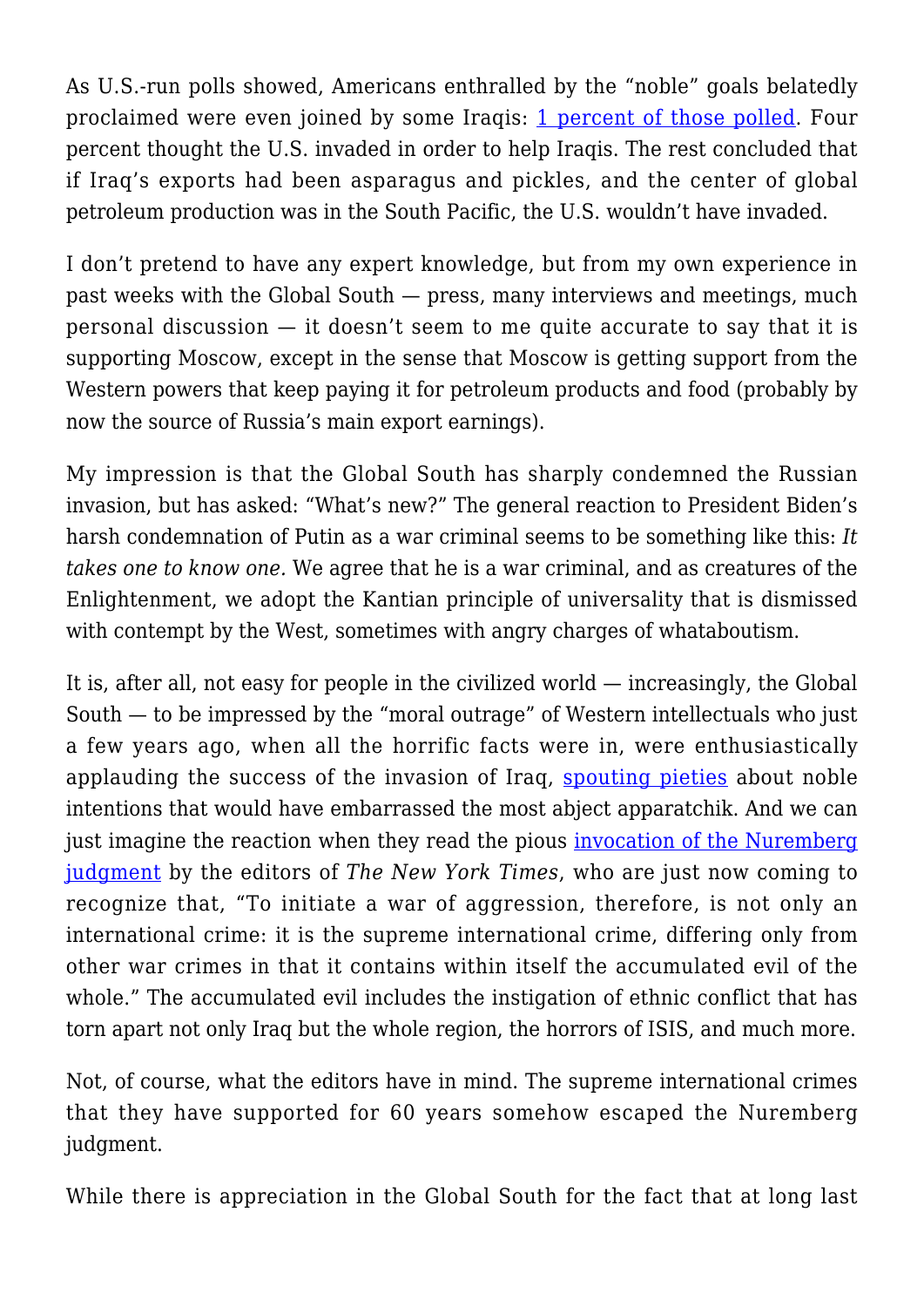Western intellectuals and the political class are coming to perceive that aggressors can commit hideous crimes, they seem to feel that it is perhaps a little late, and curiously skewed, as they know from ample experience. They are also able to perceive that Westerners consumed with moral outrage over the crimes of enemies are still able to maintain their usual silence while their own leaders carry out terrible crimes right now — in Afghanistan, Yemen, Palestine, Western Sahara, and all too many other places where they could act at once, and expeditiously, to mitigate or end these crimes.

Let's turn to the "strategic relationship between Russia and China." It does indeed seem to be strengthening, though it is not much of a partnership. The corrupt Russian kleptocracy can provide raw materials and advanced weapons to the economic system that Beijing is systematically establishing through mainland Asia, reaching also to Africa and the Middle East, and by now even to U.S. domains in Latin America. But not much more. Russia's role in this highly unequal relationship is, I think, likely to diminish further, much as Europe's international role is likely to diminish after Putin has handed Europe on a golden platter to the U.S.-run "Atlanticist" system, a gift of substantial significance, as [we've discussed](https://truthout.org/articles/chomsky-us-push-to-reign-supreme-stokes-the-ukraine-conflict/) [before](https://truthout.org/articles/chomsky-us-push-to-reign-supreme-stokes-the-ukraine-conflict/).

*Can China help end the war in Ukraine? If yes, what's stopping Beijing from using its influence over Moscow for a peace agreement to be reached in Ukraine?*

China could act to advance the prospects for a peaceful negotiated settlement in Ukraine. It seems that the Chinese leadership sees no advantage in doing so.

China's "information system" appears to be pretty much [conforming](https://www.aljazeera.com/news/2022/4/6/china-media-coverage-ukraine-war) to the Russian propaganda line. But more generally, it doesn't seem to diverge much from a fairly common stance in the Global South, illustrated graphically by the [sanctions map](https://graphics.reuters.com/UKRAINE-CRISIS/SANCTIONS/byvrjenzmve/). The states joining in sanctions against Russia are in the Anglosphere and Europe, as well as Japan, Taiwan and South Korea. The rest of the world condemns the invasion, but is mostly standing aloof.

This should not surprise us. It is nothing new. We recall well that the Iraq invasion had virtually no global support. Less familiar is the fact that the same was true of the U.S. invasion of Afghanistan after 9/11. A few weeks after the invasion, an international [Gallup](https://news.gallup.com/topic/terrorism.aspx) poll asked the question: "Once the identity of the [9/11] terrorists is known, should the American government launch a military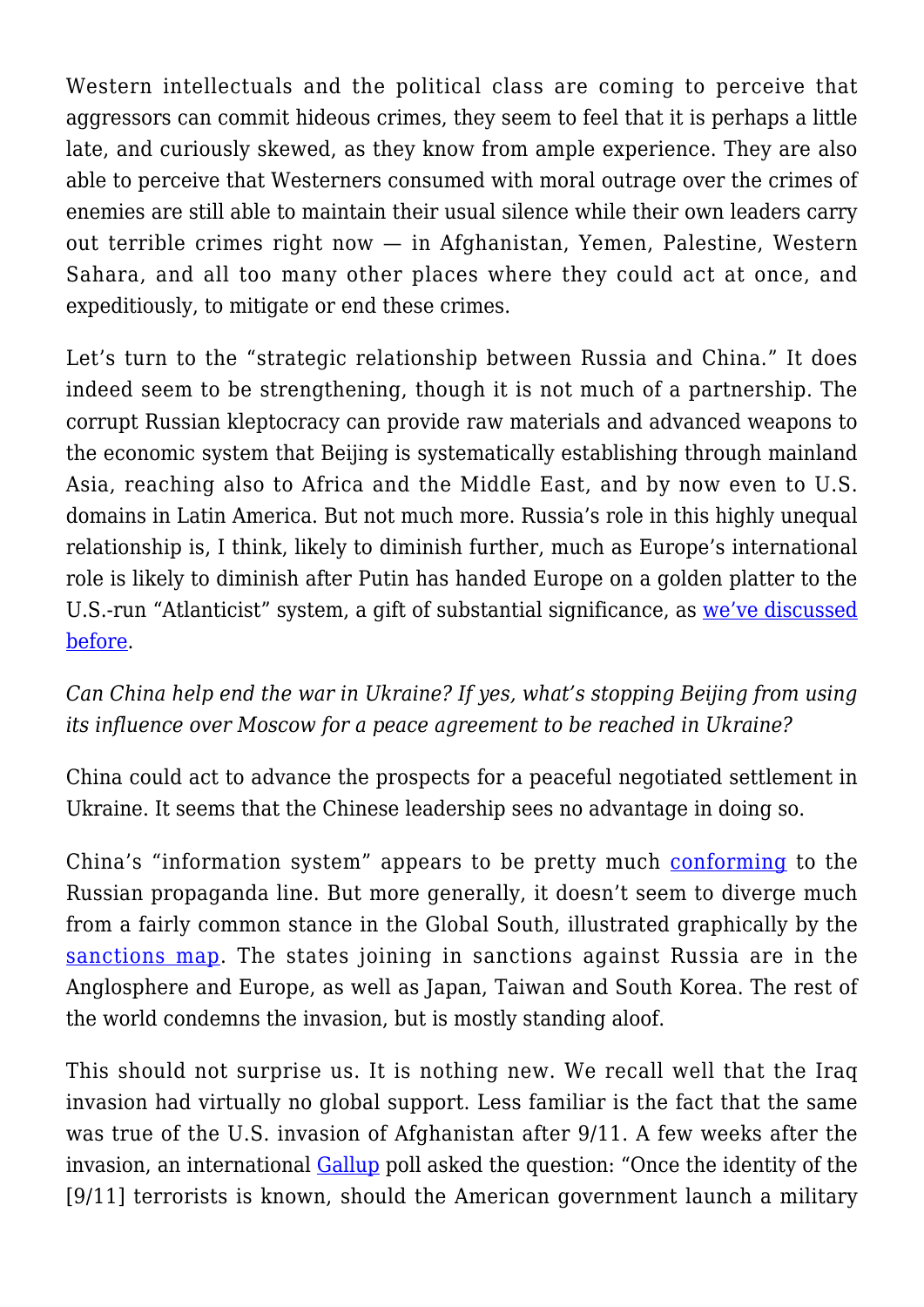attack on the country or countries where the terrorists are based or should the American government seek to extradite the terrorists to stand trial?"

The wording reflects the fact that their identity was not known. Even eight months later, in his first major press conference, FBI Director Robert Mueller could only affirm that al-Qaeda was suspected of the crime. If the poll had asked about actual U.S. policy, the very limited support would doubtless have been even lower.

World opinion overwhelmingly favored diplomatic-judicial measures over military action. Opposition to invasion was particularly strong in Latin America, which has a little experience with U.S. intervention.

The free press spared Americans knowledge of international opinion. It was therefore able to [proclaim](https://www.nytimes.com/2002/08/24/opinion/the-loyal-opposition.html) that "the opposition [to the U.S. invasion] was mostly limited to the people who are reflexively against the American use of power."

Quite a few suffer from this malady, apparently. Global opinion today should come as no great surprise.

China's unwillingness to devote its efforts to a negotiated settlement of the Ukraine conflict deserves criticism, but it is hard to see how such criticism can properly come from Americans. After all, China is adhering to official U.S. policy. Simply put, the policy is to "fight to the last Ukrainian for Ukrainian independence" while offering no way to save Ukraine from further tragedy. Even worse, current policy undermines such hopes by informing Putin that he has no way out: It's The Hague or proceed to destroy Ukraine.

The quote and the opinions just paraphrased are those of one of the most astute and widely respected U.S. diplomats, **Ambassador Chas Freeman**, who goes on to spell out the options, and to remind us of the history.

Like anyone who cares in the least about the fate of Ukrainians, Ambassador Freeman recognizes that the only alternative to Russian destruction of Ukraine which, with their back[s](https://www.theguardian.com/world/2022/feb/04/putin-security-elite-siloviki-russia) to the wall, Putin and his narrow circle of **s[iloviki](https://www.theguardian.com/world/2022/feb/04/putin-security-elite-siloviki-russia)** can implement — is a negotiated settlement that will be ugly, offering the aggressors an escape. He also carries the history back further than we have done in our earlier discussions, back to the Congress of Vienna of 1814, which followed the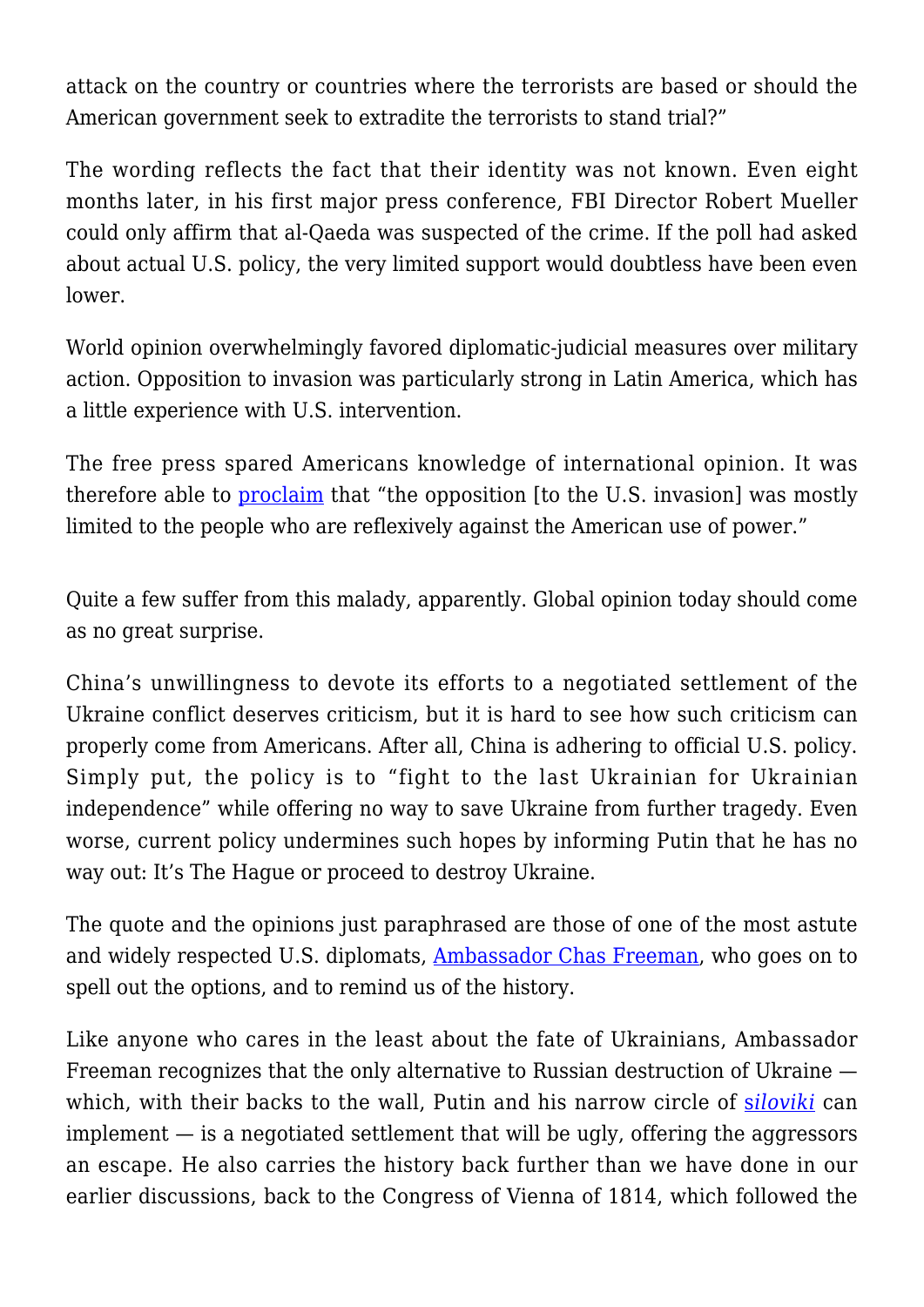Napoleonic Wars. Metternich and other European leaders, he observes, "had the good sense to reincorporate [defeated] France into the governing councils of Europe," overlooking its virtual conquest of Europe. That led to a century of substantial peace in Europe, which had long been the most violent part of the world. There were some wars, but nothing like what preceded. The century of peace ended with World War I.

Freeman goes on to remind us that the victors in the war did not have the good sense of their predecessors: "The victors — the United States and Britain and France — insisted on excluding Germany from a role in the affairs of Europe, as well as this newly formed Soviet Union, the result was World War II and the Cold War."

As we've discussed earlier, a leading theme throughout the Cold War was the status of Europe: Should it subordinate itself to the U.S. within the Atlanticist-NATO framework, the U.S. preference? Or should it become an independent "third force" along Gaullist lines, accommodating Russia within a Europe without military alliances from the Atlantic to the Urals?

The question arose starkly when the USSR collapsed, and Mikhail Gorbachev outlined the vision of a "common European home" with no military alliances from Lisbon to Vladivostok. In a limited form, the concept was revived by French President Emmanuel Macron in his recent abortive interchanges with Putin.

If there had been anyone in the Kremlin who resembled a statesman, they would have leaped at the opportunity to explore something like the Gorbachev vision. Europe has strong reasons to establish close relations with Russia, ranging from commerce to security. Whether such efforts might have succeeded, avoiding the Ukraine tragedy, we can only guess. The answer could only have been found out by trying. Instead, the hard men in Moscow turned to violence, compounding their criminal aggression with self-defeating foolishness.

The Gorbachev conception had some partial U.S. support within the framework of the Partnership for Peace, a U.S. initiative intended to provide a cooperative security system with a limited relation to NATO. Ambassador Freeman, who had a significant role in establishing it, describes its fate in words that are worth heeding: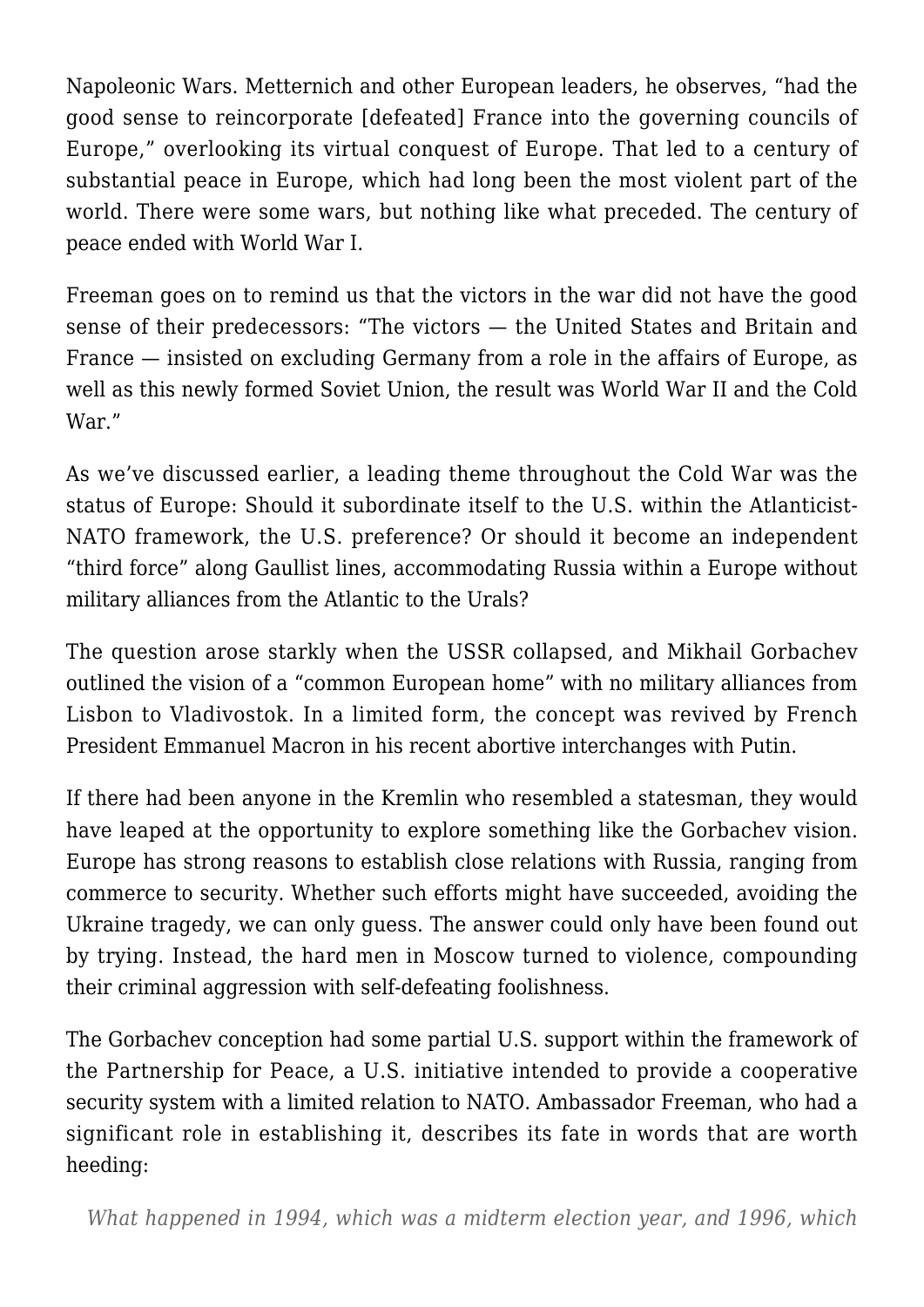*was a presidential election year, was interesting. In 1994, Mr. Clinton was talking out of both sides of his mouth. He was telling the Russians that we were in no rush to add members to NATO, and that our preferred path was the Partnership for Peace. The same time he was hinting to the ethnic diasporas of Russophobic countries in Eastern Europe — and, by the way, it's easy to understand their Russophobia given their history — that, no, no, we were going to get these countries into NATO as fast as possible. And in 1996 he made that pledge explicit. [In] 1994 he got an outburst from [Boris] Yeltsin, who was then the president of the Russian Federation. [In] 1996 he got another one, and as time went on, when Mr. Putin came in, he regularly protested the enlargement of NATO in ways that disregarded Russia's self-defense interests. So, there should have been no surprise about this. For 28 years Russia has been warning that at some point it would snap, and it has, and it has done it in a very destructive way, both in terms of its own interests and in terms of the broader prospects for peace in Europe.*

None of this provides any excuse for Putin's invasion, Freeman emphasizes. But it is important to understand that, "There were those people in the United States who were triumphalist about the end of the Cold War…. This allowed the United States to incorporate all the countries right up to Russia's borders and beyond them, beyond those borders in the Baltics, into an American sphere of influence. And, essentially, they posited a global sphere of influence for the United States modeled on the Monroe Doctrine. And that's pretty much what we have."

Russian leadership tolerated Clinton's violation of the firm U.S. commitment to Gorbachev not to extend NATO beyond East Germany. They even tolerated George W. Bush's further provocations, and U.S. military actions that struck directly at Russian interests, undertaken in such a way as to humiliate Russia. But Ukraine and Georgia were red lines. That was clearly understood in Washington. As Freeman continues, no Russian leader was likely to tolerate the NATO expansion into Ukraine that began after the 2014 "coup, [carried out] to prevent neutrality or a pro-Russian government in Kiev, and to replace it with a pro-American government that would bring Ukraine into our sphere…. So, since about 2015 the United States has been arming, training Ukrainians against Russia," effectively treating Ukraine "as an extension of NATO."

As [we've discussed](https://truthout.org/articles/chomsky-lets-focus-on-preventing-nuclear-war-rather-than-debating-just-war/), that stance became explicit policy in Biden's September 2021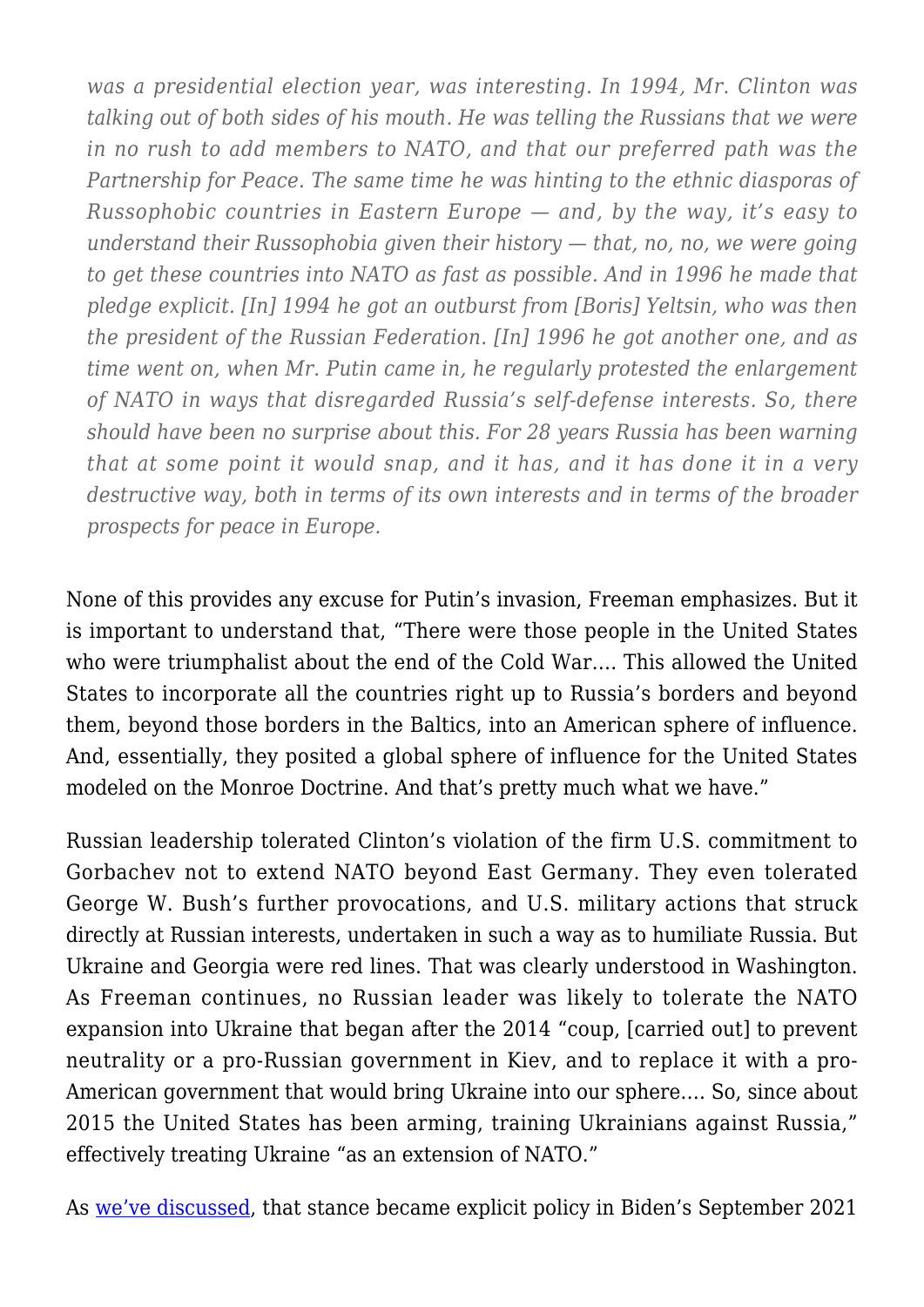[official statement,](https://www.whitehouse.gov/briefing-room/statements-releases/2021/09/01/joint-statement-on-the-u-s-ukraine-strategic-partnership/) possibly a factor in Russia's decision to escalate to direct aggression a few months later.

Crucially, to repeat, current U.S. policy is to "fight to the last Ukrainian" while offering no way to save Ukraine from further tragedy and in fact undermining such hopes by informing Putin that he has no way out: It's The Hague or proceed to destroy Ukraine.

China is probably relatively satisfied with the course of events. Very likely the same is true in Washington. Both have gained from the tragedy. And the euphoria among weapons and fossil fuel producers is unconcealed as they lead the way toward indescribable catastrophe, underscored in vivid terms by the Intergovernmental Panel on Climate Change [report](https://www.ipcc.ch/2022/04/04/ipcc-ar6-wgiii-pressrelease/) of April 4.

*Turkey's position over the war in Ukraine is to maintain neutrality while acting as a mediator in the Russian-Ukrainian crisis. Can Turkey continue to maintain such a balancing act since we know that it has been supplying military assistance to Ukraine since 2019 and that it is aligned with the geo-strategic vision of Washington over Ukraine?*

Turkey has had an ambiguous position in global affairs for many years. It is a member of NATO, but the EU has rejected its appeals for membership on human rights grounds. In the 1990s, Turkey was indeed responsible for hideous crimes: its massive state terror against its Kurdish population, leaving tens of thousands dead, 3,500 towns and villages destroyed, a flood of hundreds of thousands of people from the devastated Kurdish regions to miserable slums in Istanbul. The crimes were mostly concealed by the "free press," perhaps because Clinton was pouring arms into Turkey, the flow escalating as atrocities mounted. Turkey became the leading recipient of U.S. military aid (apart from Israel-Egypt, a separate category), extending a very close correlation between human rights abuses and U.S. aid that goes far back, but somehow does not detract from its much-lauded nobility.

By 2000, Turkish state crimes were abating, and in the following years the situation greatly improved — something I was able to witness personally, with much appreciation. By 2005, under President Recep Erdoğan's increasingly harsh rule, the progress ended and reversed. That might have been in part a reaction to the continued refusal of the European Union to accept Turkish membership,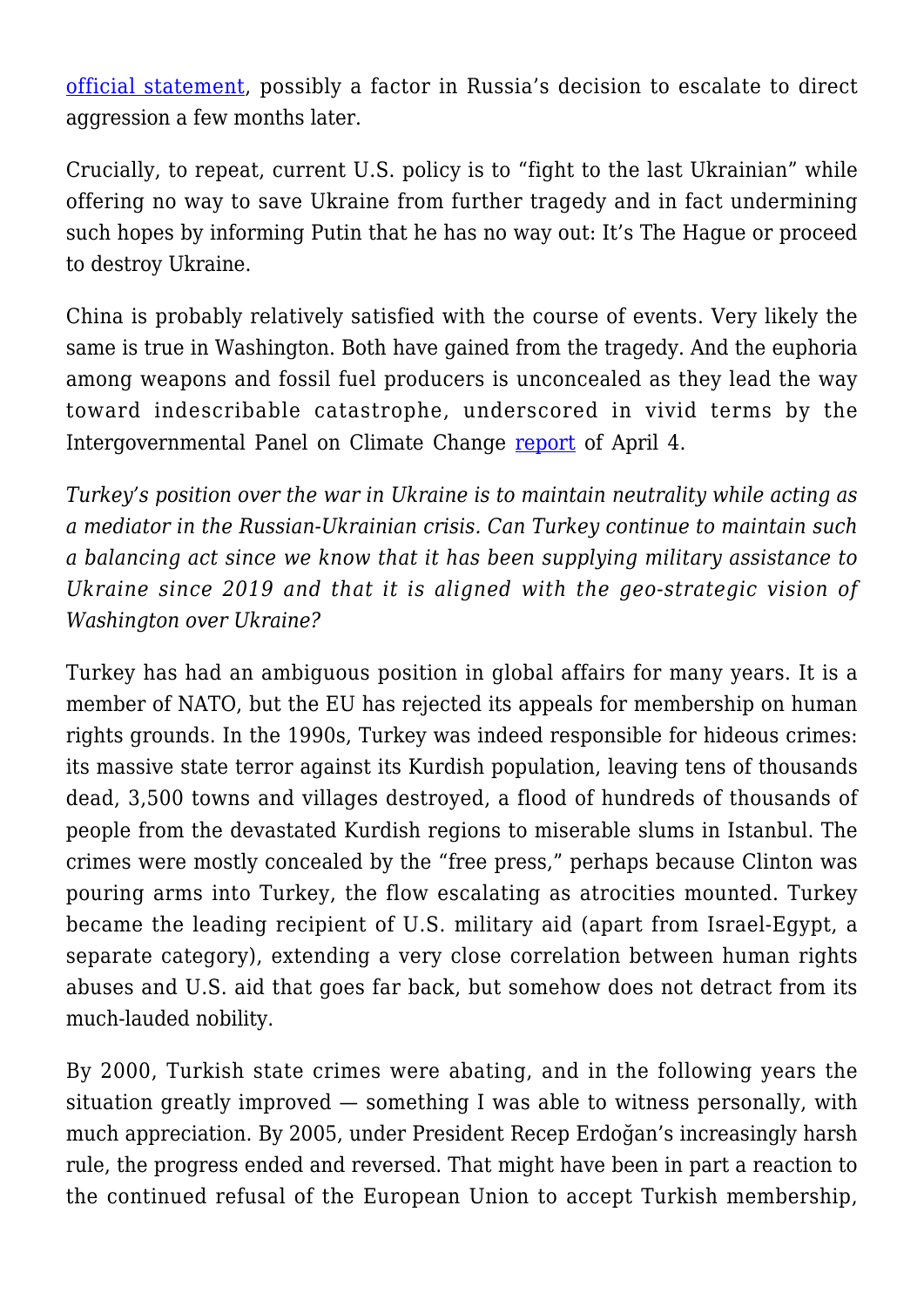ignoring the great steps forward in recent years and fortifying the sense that Europeans simply won't accept Turks into their club.

Since then, Erdoğan's rule has become far more brutal, again targeting Kurds but also attacking civil and human rights on a broad front. And he has been trying to turn Turkey into a major actor in regional affairs, with hints of a renewed Ottoman caliphate. He accepts Russian weapons over strong U.S. objections but remains a central part of the NATO system of regional — by now global dominance. The "balancing act" with regard to Ukraine is a case in point.

If Turkey can facilitate negotiations that will bring the Ukraine horrors to an end, that will be a most welcome development, to be applauded. We can only speculate about what the chances are while the U.S. insists on perpetuating the conflict "to the last Ukrainian" while blocking an ugly negotiated settlement that is the alternative to destruction of Ukraine and perhaps even nuclear war.

*Russian gas continues to flow to Europe although Putin had demanded that European governments pay for it in rubles. What would be the impact in the geostrategic relations between Europe and Russia if the former became independent from Russian gas?*

It doesn't look likely in the near future. Europe could manage to end the use of Russian coal and oil, but gas is a different matter. That requires pipelines, which it would take years to build, or transport facilities for liquified natural gas that barely exist. But the question we should be asking I think is different. Can we ascend to the wisdom of the reactionary tyrants who provided Europe with a century of peace in Vienna in 1814? Can we move towards the Gorbachev vision of a European common home with no military alliances, a conception not too far from the U.S.-initiated Partnership for Peace that was undermined by President Clinton? Can some resemblance to statesmanship appear in today's Russia? Such questions as these should, I think, be in the forefront of our thinking, and our active engagement in trying to influence discussion and debate, and policy choices.

*Evidence of Russian war crimes is mounting. Can Putin be prosecuted for war crimes in Ukraine?*

Prosecution for war crimes, in the real world, is "victor's justice." That was clear from the Nuremberg Tribunal and was not even concealed in the accompanying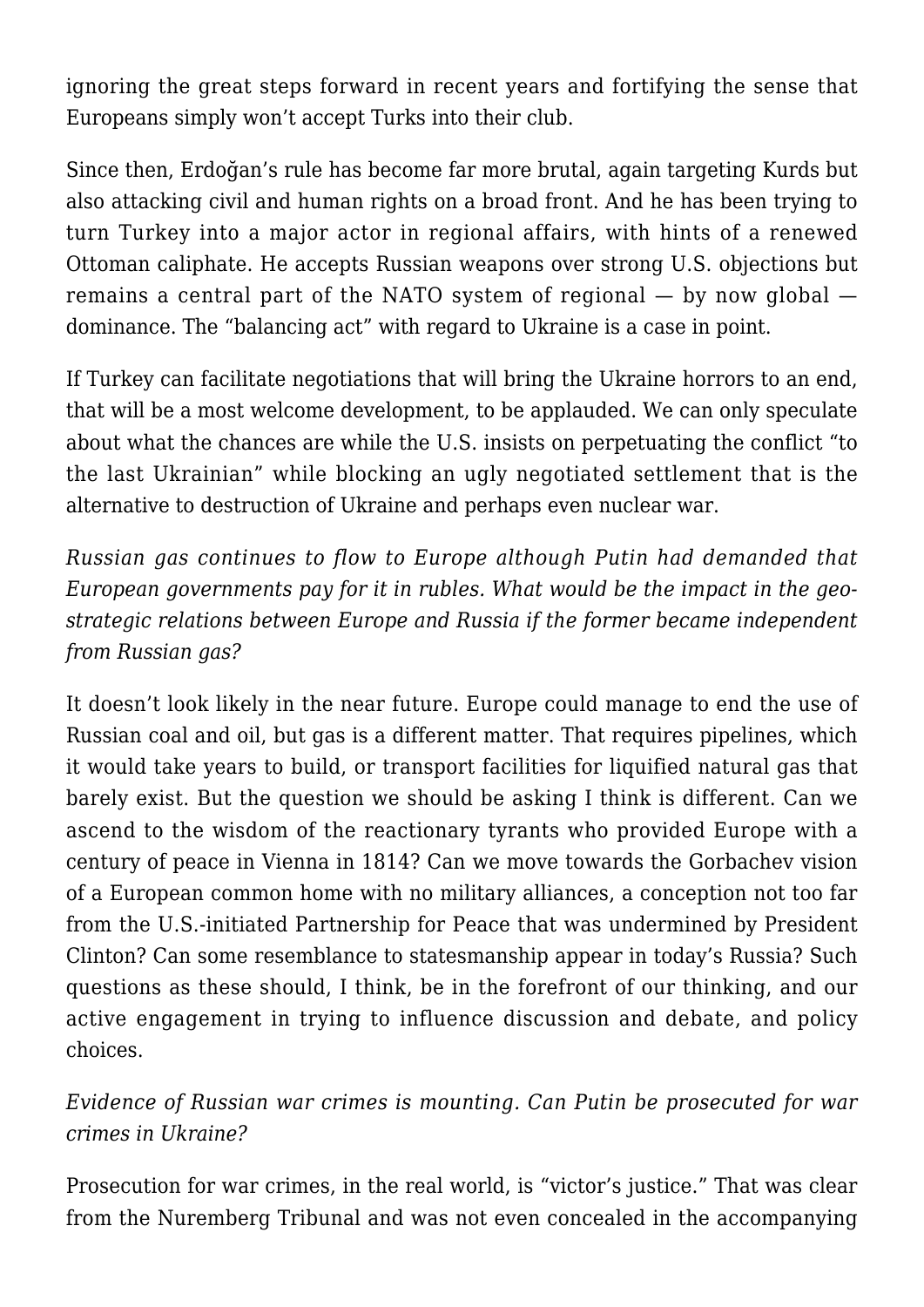Tokyo Tribunal. At Nuremberg, saturation bombing of densely settled urban areas was excluded because it was a specialty of the Allies. German war criminals were exculpated if they could show that the Allies carried out the same crimes. In subsequent years, the Nuremberg principles were thrown out the window. They have only recently been discovered as a cudgel to beat official enemies.

There can be no thought of trying the U.S. for its many horrendous crimes. An effort was once made to bring the U.S. to justice for its war against Nicaragua. The U.S. responded to the International Court of Justice orders to end the crimes by sharply escalating them while the press dismissed the court as a "hostile forum" as shown by its daring to convict the U.S. (per *The New York Times*'s editors), following ample precedent.

Putin might be tried for crimes if he is overthrown within Russia and Russia can be treated as a defeated country. That is what the record indicates.

Imaginably, the world might rise to a level of civilization in which international law can be honored instead of righteously wielded against selected targets. We should never cease efforts to bring that about. In doing so, we should not succumb to the illusions fostered by the global doctrinal systems.

### *Copyright* © Truthout. May not be reprinted without [permission.](mailto:editor@truthout.org)

*C.J. Polychroniou* is a political scientist/political economist, author, and journalist who has taught and worked in numerous universities and research centers in Europe and the United States. Currently, his main research interests are in U.S. politics and the political economy of the United States, European economic integration, globalization, climate change and environmental economics, and the deconstruction of neoliberalism's politico-economic project. He is a regular contributor to *Truthout* as well as a member of *Truthout's* Public Intellectual Project. He has published scores of books and over 1,000 articles which have appeared in a variety of journals, magazines, newspapers and popular news websites. Many of his publications have been translated into a multitude of different languages, including Arabic, Chinese, Croatian, Dutch, French, German, Greek, Italian, Japanese, Portuguese, Russian, Spanish and Turkish. His latest books are *Optimism Over Despair*: *Noam Chomsky On Capitalism, Empire, and Social Change* (2017); *Climate Crisis and the Global Green New Deal*: *The Political Economy of Saving the Planet* (with Noam Chomsky and Robert Pollin as